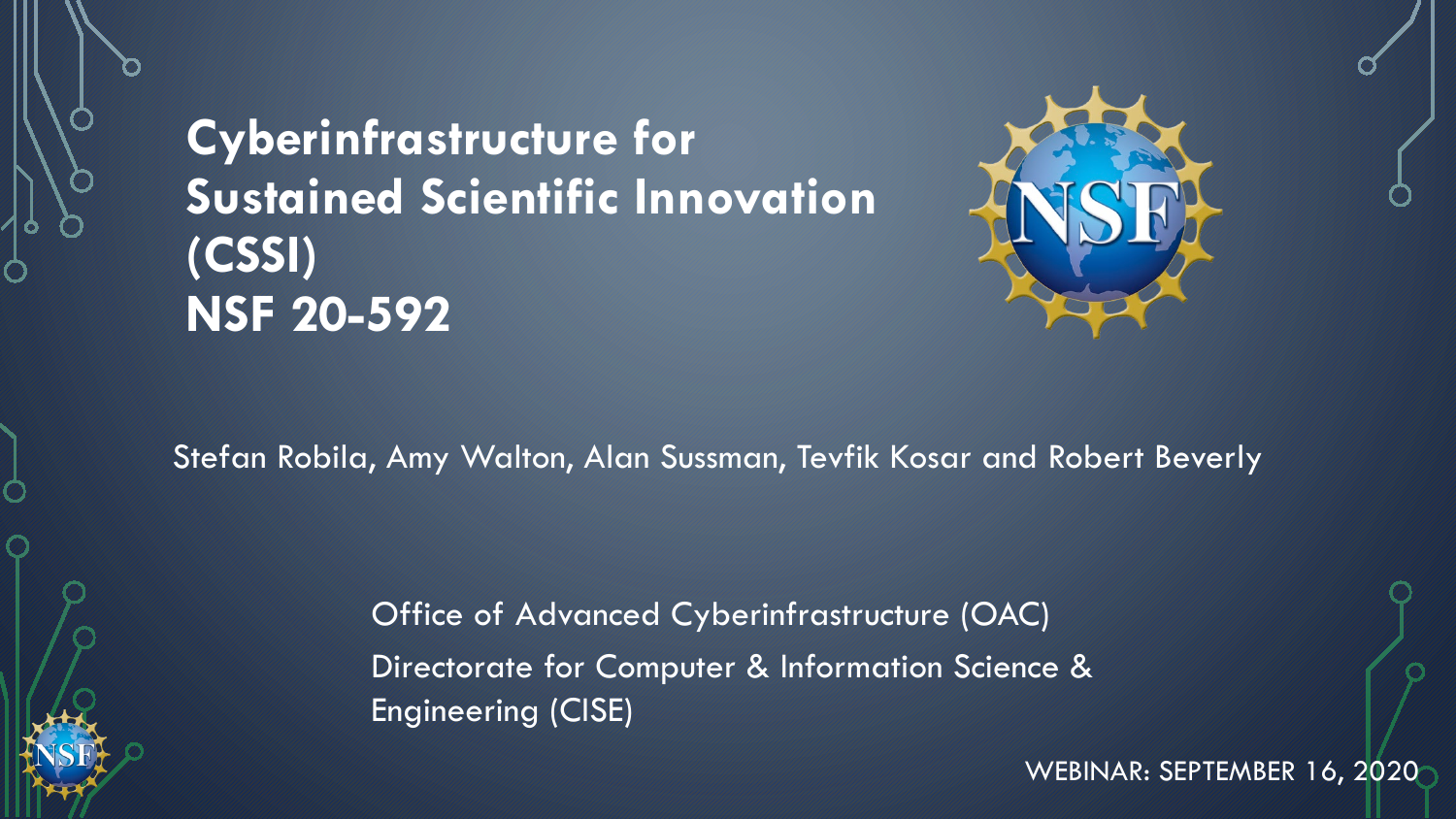# **Purpose of this Webinar**

- O Orient potential proposers
- o Summarize the CSSI program and review criteria
- o Answer questions
- O Improve the quality of proposals **Webinar Outline**
- o CSSI program description
- o Overview of solicitation (NSF 20-592)
- o Questions from the community via Zoom Q&A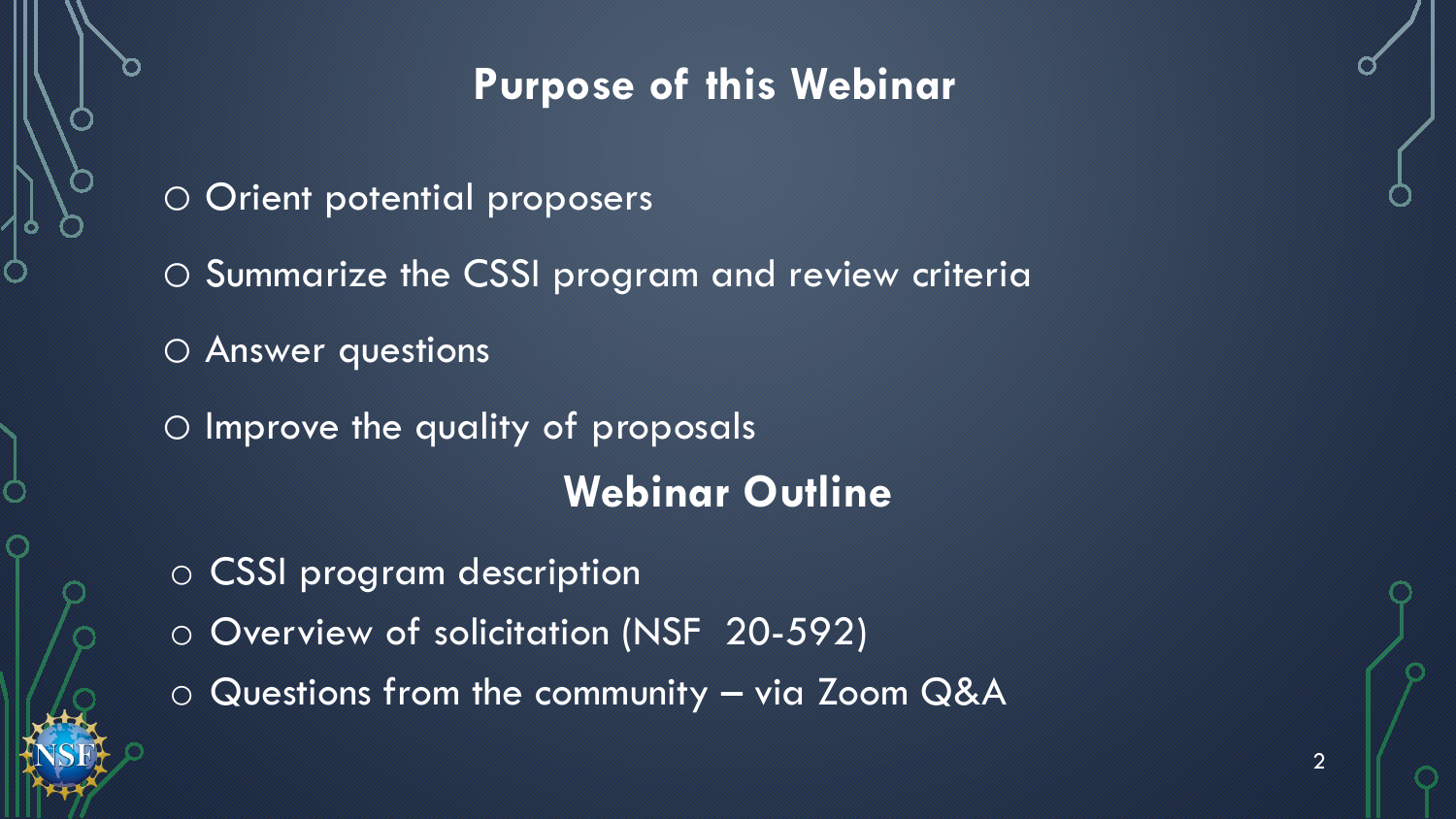### **NSF CSSI Program**

oSupports the **development and deployment** of robust, reliable and sustainable **data and software cyberinfrastructure**

oBrings innovative capabilities towards sustained scientific innovation and discovery

oProvides a cross-directorate opportunity to advance common approaches to sustain and innovate research cyberinfrastructures. oFollows accepted data management and software development practices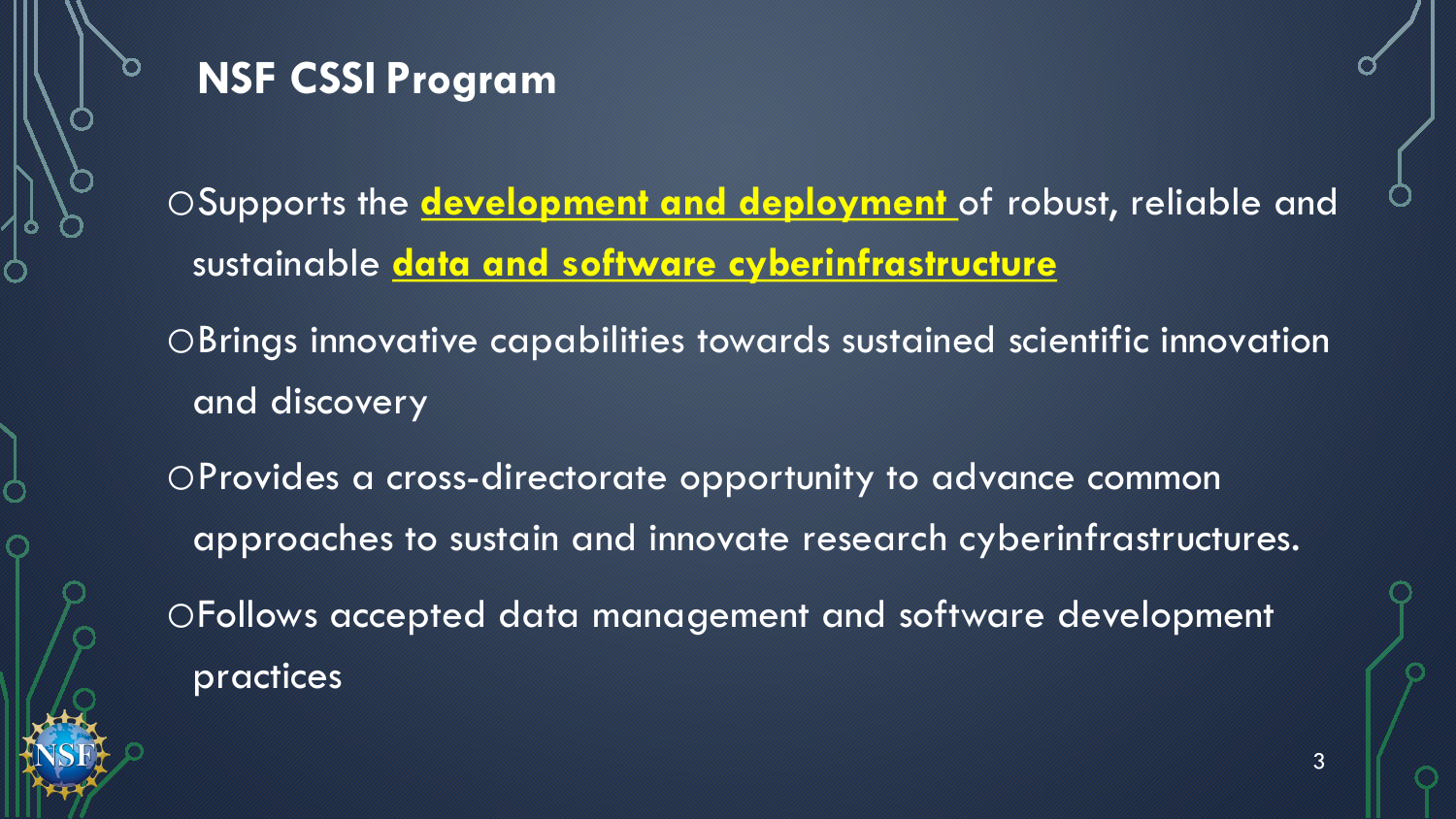# **Changes in the current solicitation**

oElements and Framework Implementations proposals only.

oA section on General Considerations has been added to clarify the common characteristics of CSSI projects.

oCSSI specific criteria grouped in three themes.

oUpdates on priorities for the collaborating NSF directorates and divisions has been updated for 2021.

oThe option to request cloud computing resources through an external cloud access entity (CloudBank) is included.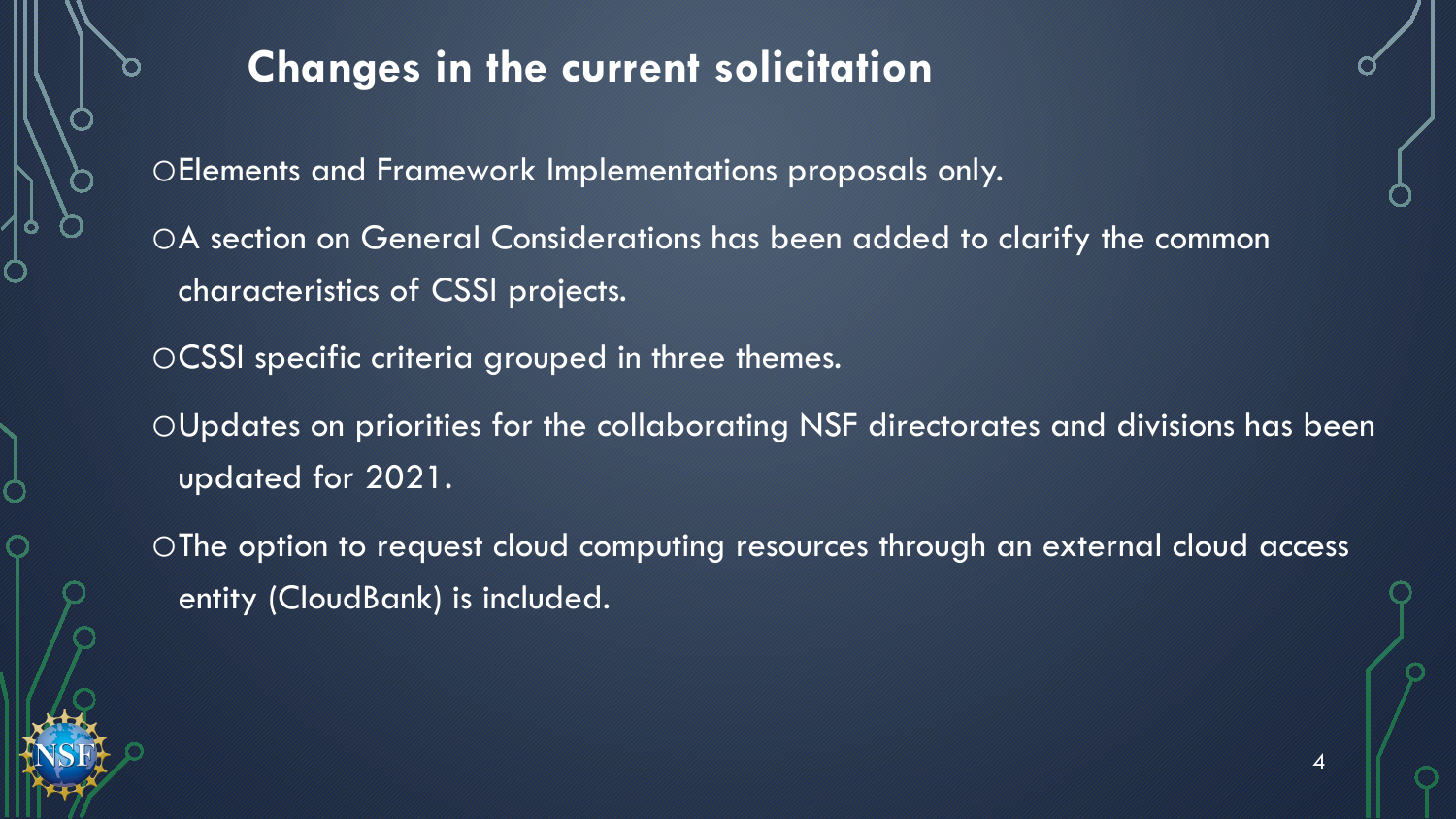# **Types of Awards**

M.

Ø,

**ID'I** 

| <b>Investment</b><br><b>Class</b> | <b>Description</b>                                                                                                                                                                                                                                                                                                                                                            | <b>Estimated Budget</b>                              |
|-----------------------------------|-------------------------------------------------------------------------------------------------------------------------------------------------------------------------------------------------------------------------------------------------------------------------------------------------------------------------------------------------------------------------------|------------------------------------------------------|
| <b>Elements</b>                   | Small groups that will develop and deploy robust<br>software and data capabilities for which there is a<br>demonstrated need that will advance one or more<br>significant areas of science and engineering.                                                                                                                                                                   | Up to \$600K<br>(up to $$200K/yr$ )<br>Up to 3 years |
| <b>Implement</b><br>ations        | <b>Framework</b> Larger, interdisciplinary teams organized around the<br>development and application of common software<br>and data infrastructure aimed at solving common<br>research problems faced by NSF researchers in one<br>or more areas of science and engineering, resulting<br>in a sustainable community framework serving a<br>diverse community or communities. | \$600K - \$5M<br>$(S200K-S1M/yr)$<br>3-5 years       |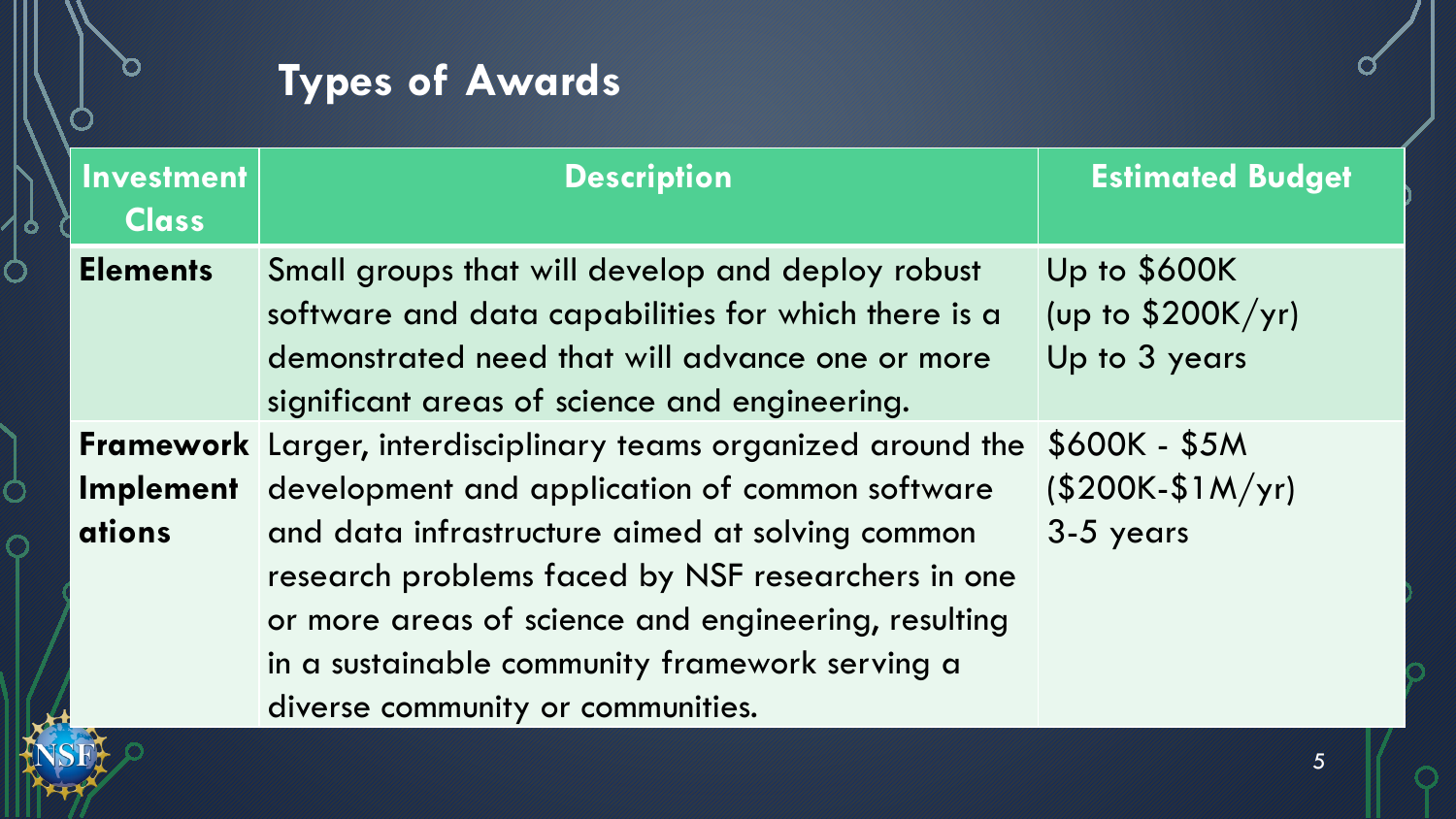# **Eligibility**

### o **Proposals may only be submitted by:**

- o Universities and Colleges
- o Non-profit, non-academic organizations
- o NSF-sponsored federally funded research and development centers (FFRDCs) may apply, provided that that they are not including costs for which federal funds have already been awarded or are expected to be awarded.

### o **Limit on Number of Proposals per PI/Co-PI/Senior Personnel: 1**

- o An individual may participate as Principal Investigator, co-Principal Investigator or other Senior Personnel in at most one full proposal across all categories of proposal for each deadline.
- o In the event that any individual exceeds this limit, any proposal submitted to this solicitation with this individual listed as PI, co-PI, or Senior Personnel after the first proposal is received at NSF will be returned without review. No exceptions will be made.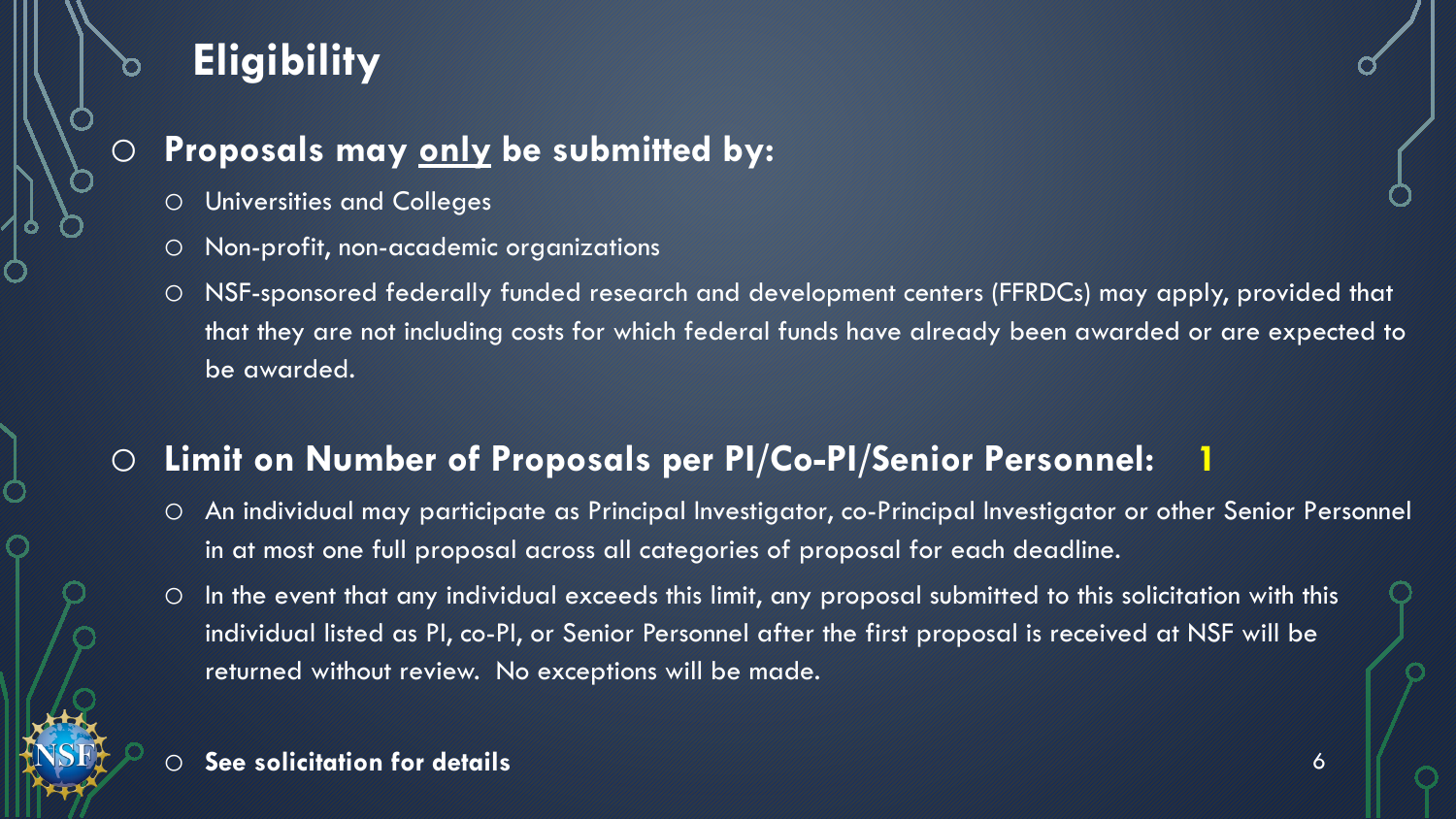# **Participating NSF Organizations**

#### • Directorate for Computer and Information Science • and Engineering (CISE)

- O. Office of Advanced Cyberinfrastructure
	- Division of Computing and Communication Foundations
	- Division of Information and Intelligent Systems
- Directorate for Biological Sciences (BIO)
- Directorate for Education and Human Resources (EHR)
- Directorate for Engineering (ENG)
	- Division of Electrical, Communications and Cyber Systems
	- Division of Chemical, Bioengineering, Environmental and Transport Systems
	- Division of Civil, Mechanical and Manufacturing **Innovation**
- Directorate for Geosciences (GEO)
	- Division of Atmospheric and Geospace Sciences
	- Division of Earth Sciences
- Division of Ocean Sciences
- Office of Polar Programs
- Directorate for Mathematical and Physical Sciences (MPS)
	- Division of Physics
	- Division of Astronomical Sciences
	- Division of Mathematical Sciences
	- Division of Materials Research
	- Division of Chemistry
- Directorate for Social, Behavioral and Economic Sciences (SBE)

<https://www.nsf.gov/pubs/2020/nsf20592/nsf20592.htm>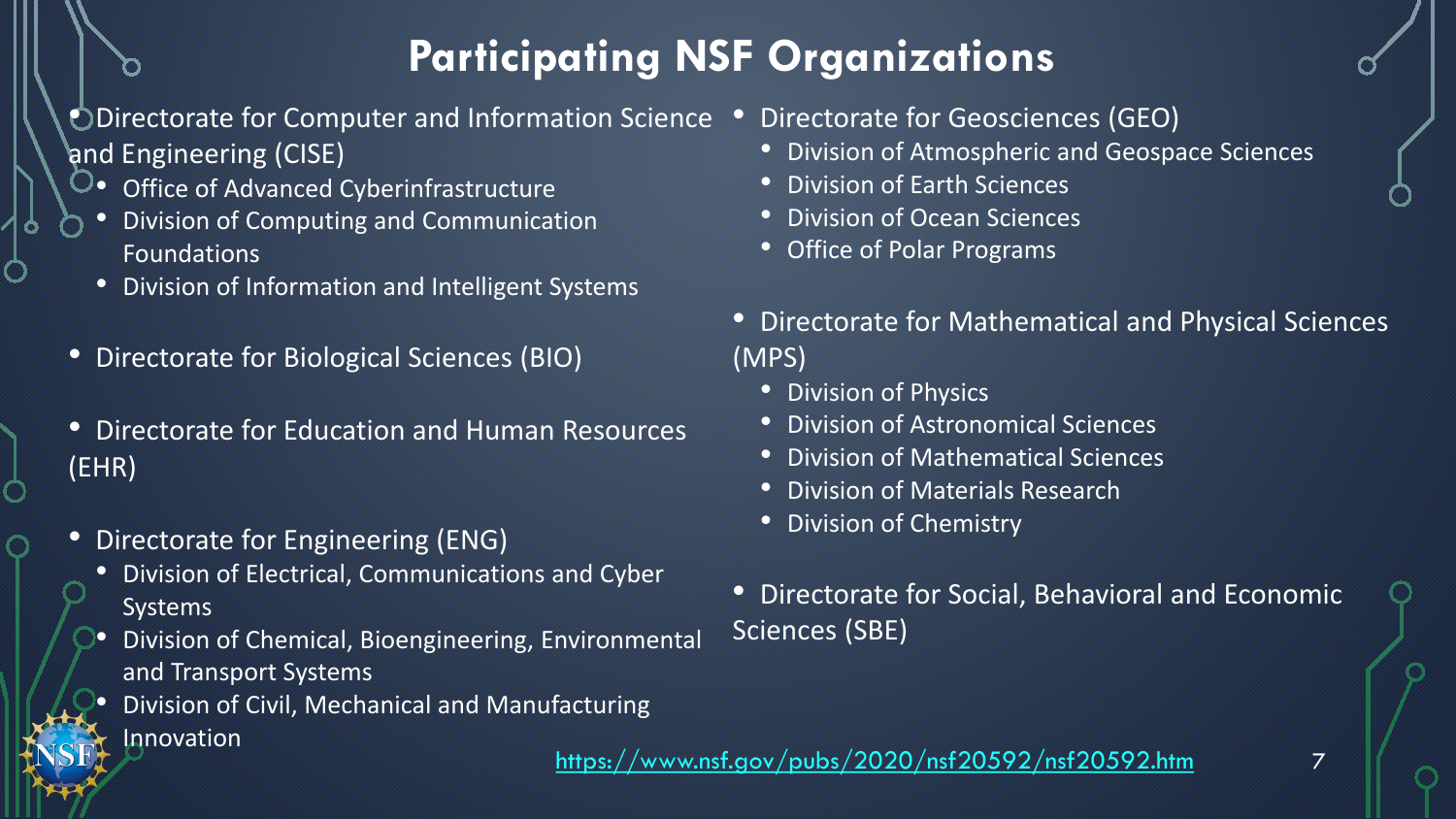# **A competitive proposal will be**

o *Science-driven*: Promotes science excellence, enabling fundamentally new scientific advances; benefits science and engineering communities beyond initial participants.

o *Innovative*: Emphasizes unique NSF contributions; builds the capability, capacity, and cohesiveness of a national CI ecosystem; considers both human and technical aspects of the CI.

o *Collaborative*: Fosters partnerships and community development; actively engages CI experts, specialists and scientists working in concert with the domain scientists who are users of CI.

o *Leveraged*: Builds on existing, recognized capabilities.

o *Strategic*: Encourages measurement of progress and sharing of results.

o *Sustained*: Provides benefits beyond the participants and the lifetime of the award.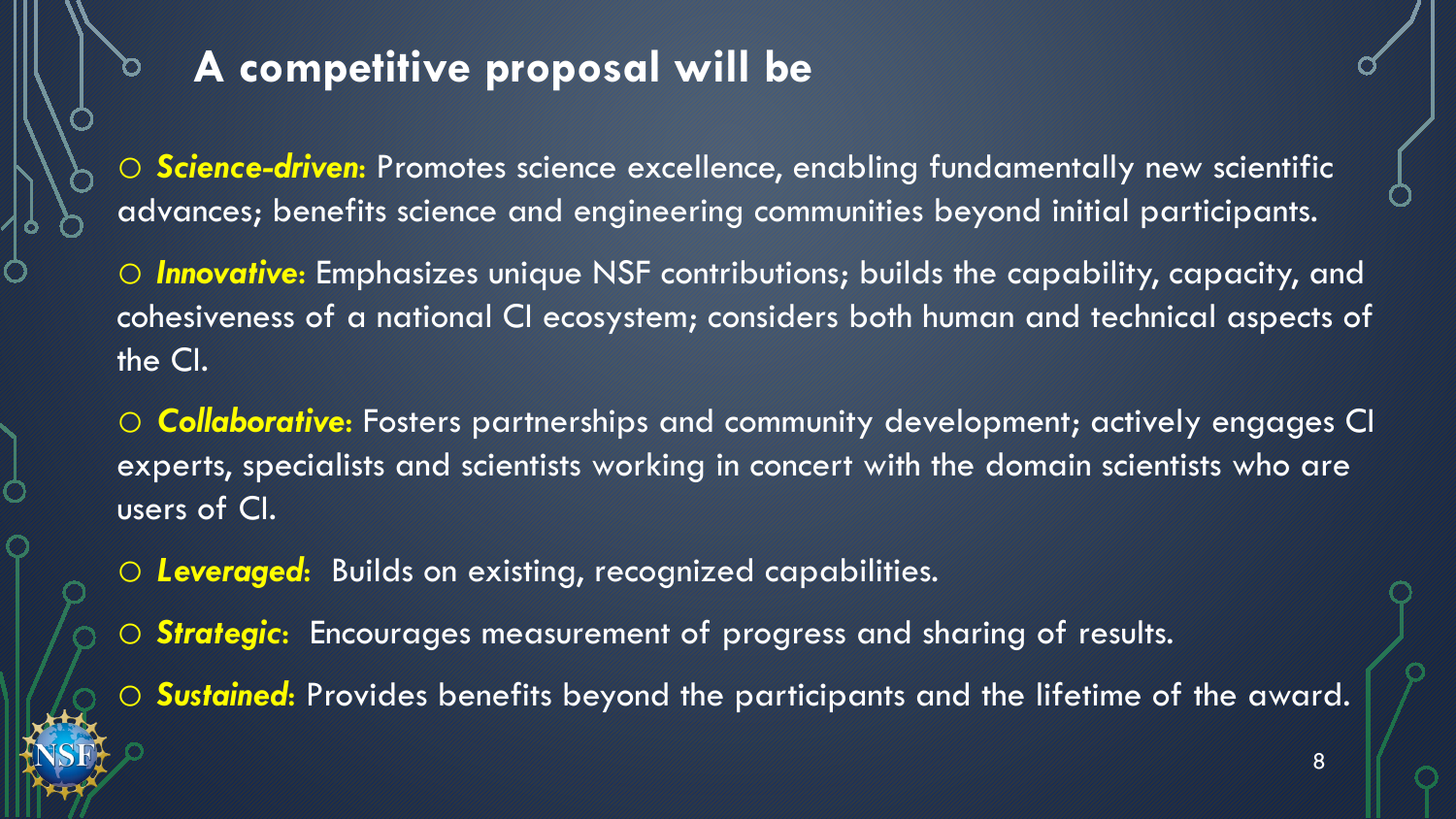

# **Directorate Specific Priorities**

Please see the division-level descriptions in the solicitation for complete details of specific priorities across various directorates.

**PIs are strongly encouraged to contact program officer(s) from the list of Cognizant Program Officers in the division(s) that typically support the scientists and engineers who would make use of the proposed work.**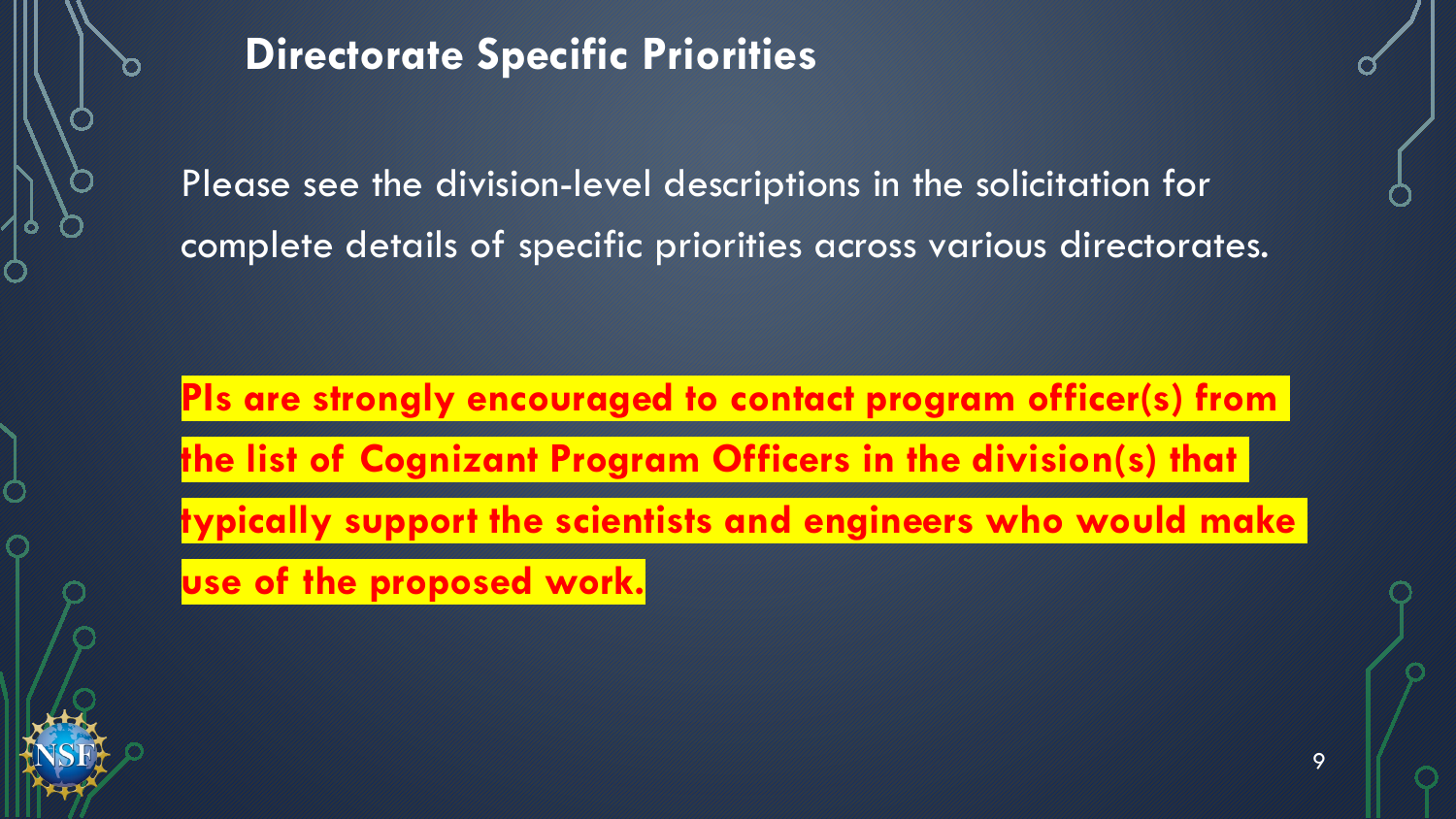

• The NSF proposal and award process is detailed in the Proposal & Award Policies & Procedures Guide (PAPPG, NSF 20-1).

[https://www.nsf.gov/pubs/policydocs/pappg20\\_1/](https://www.nsf.gov/pubs/policydocs/pappg20_1/)

The next slides include aspects that are specific to CSSI.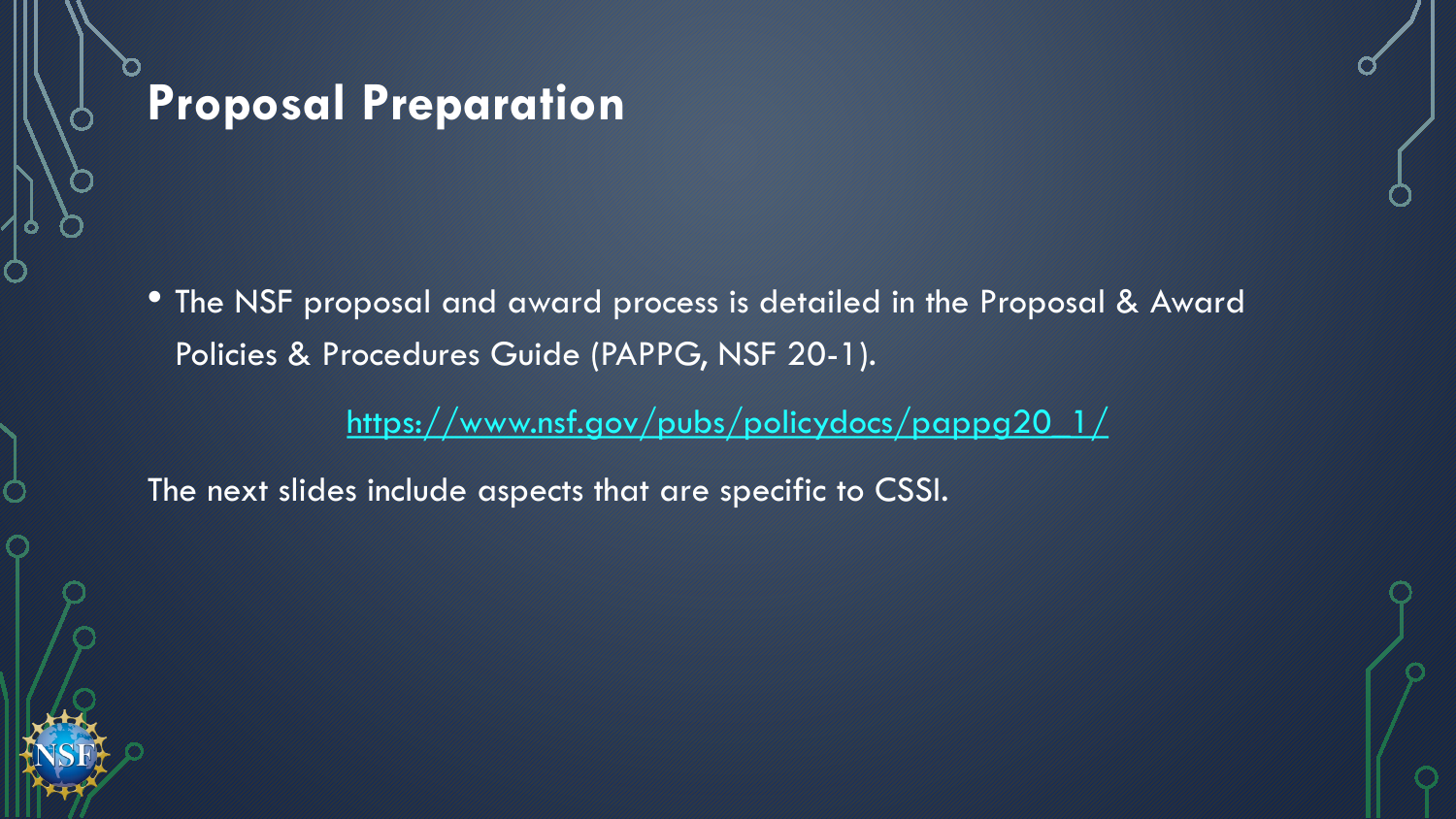

### **Cover Sheet**

# o**NSF Unit of Consideration (program):**

o The proposals should choose "Software Institutes" as program.

## o**Proposal Title**

o Proposal titles should begin with "Elements:" or "Frameworks:". o Examples o Elements ::*MyProjectTitle* o Frameworks : *MyProjectTitle*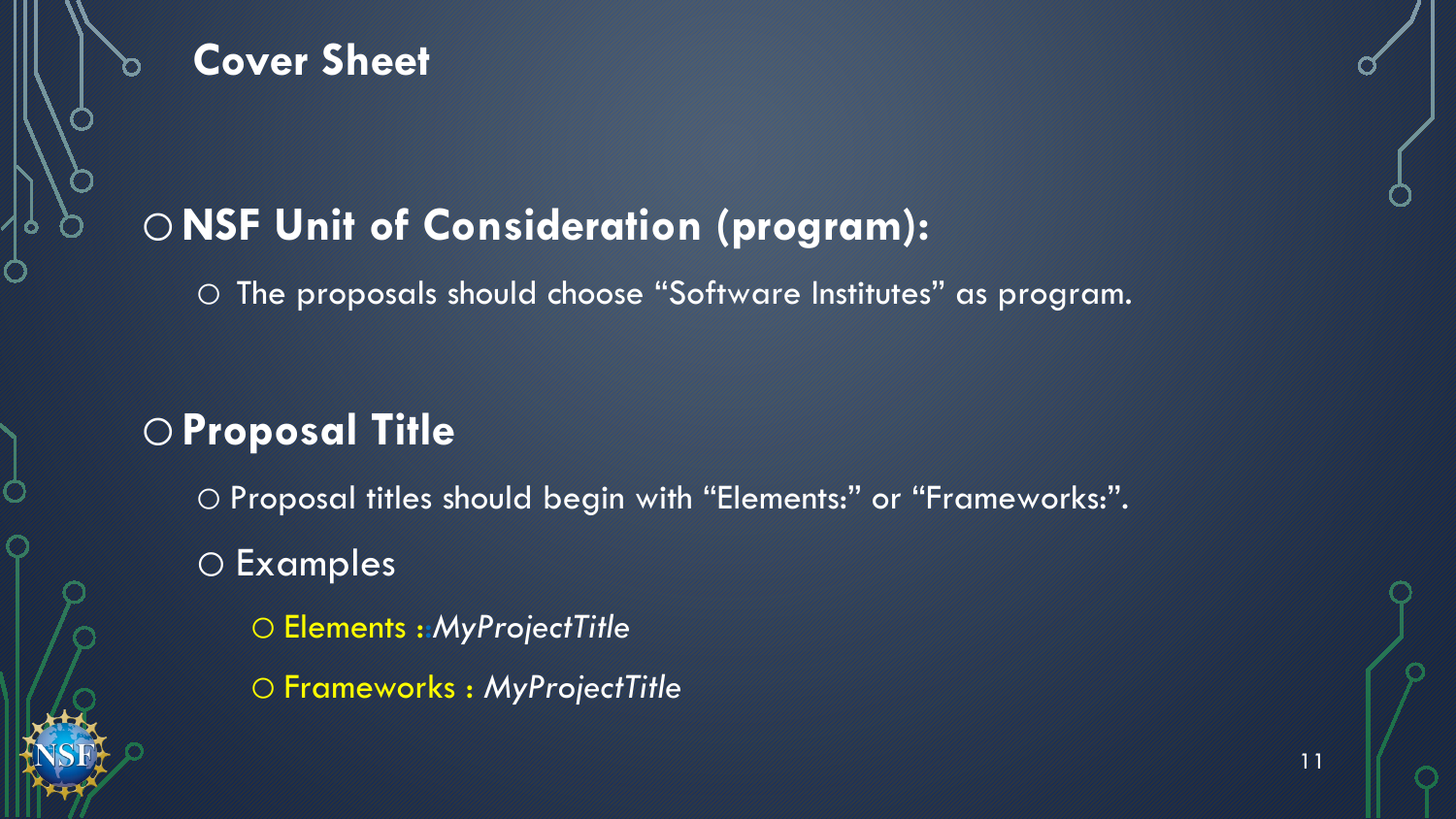# **Project Description**

In addition to the guidance specified in the PAPPG, address:

- *Project Motivation and Impact* **(Science Driven / Innovation)**
- *Cyberinfrastructure Plans* **(Project plans, and system and process architecture, Building on existing, recognized capabilities, Close collaborations among stakeholders)**
- *Measurable Outcomes* **(Deliverables, Sustained and sustainable impacts, Metrics)**

The project must **explicitly discuss** to which directorates, divisions or offices the proposal is aligned.

If the PI and co-PIs have received prior CSSI funding (including through programs that preceded CSSI), the proposal should briefly discuss what software/data services resulted from **their prior CSSI award(s)** as well as significant outcomes and impacts. This can be done as part of the Results from Prior NSF Support section if appropriate.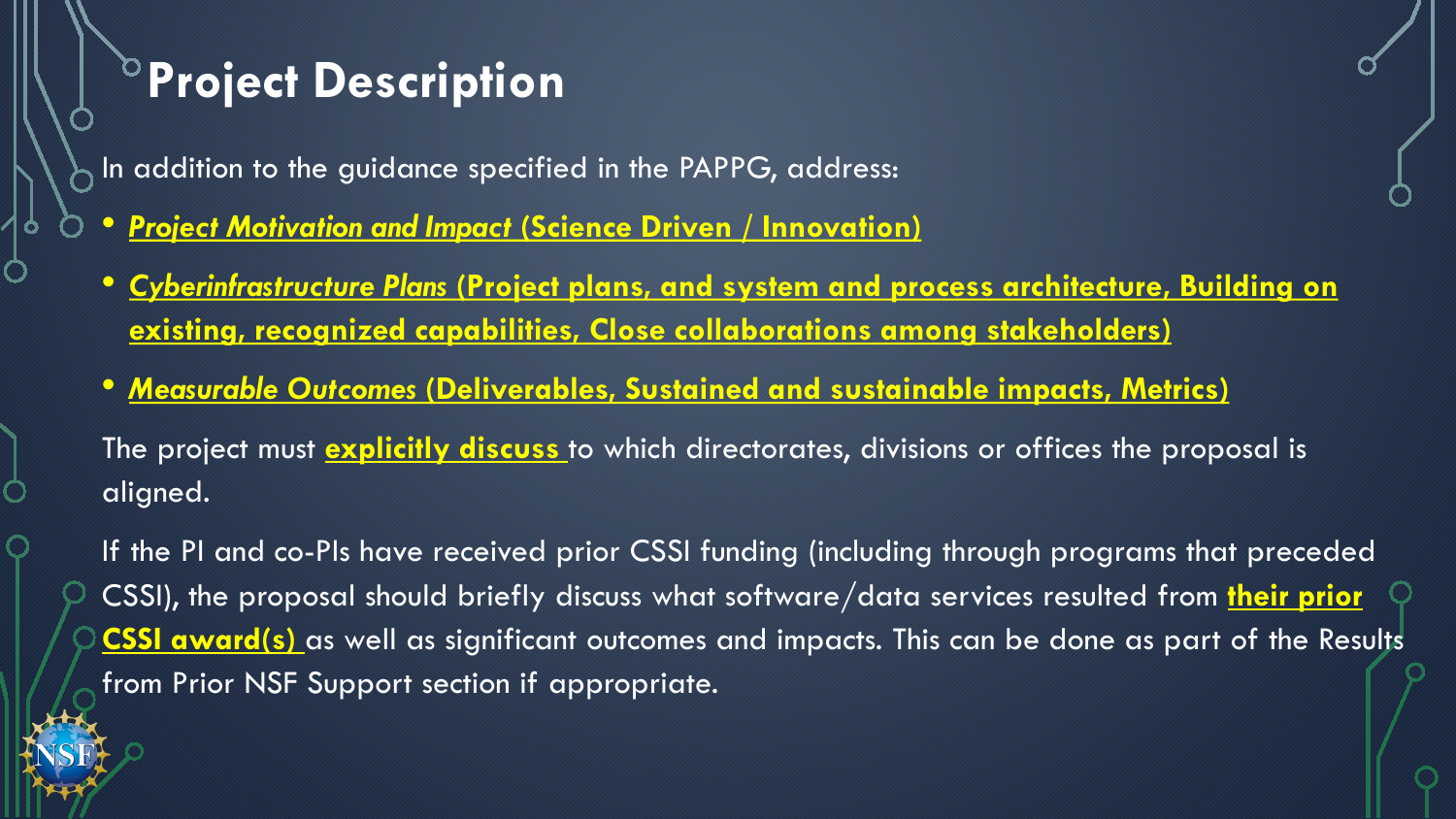# **Supplementary Documents specific to CSSI (1)**

### • **Delivery Mechanism and Community Usage Metrics** (2-page limit)

- Deliverables
	- **What specific services and capabilities** will be delivered by the project, **and how** they are to be delivered?
	- NSF encourages exploration of various delivery mechanisms.
- Metrics
	- The proposed project must clearly articulate **quantifiable metrics** for **development and delivery** of the services and capabilities to be delivered by the project, and for the anticipated community adoption and usage.
	- These metrics must be quantitative **with targets** identified for each year of the award. These should be simple but should also clearly show what the project will accomplish each year, the impact on science, and the breadth of the user community.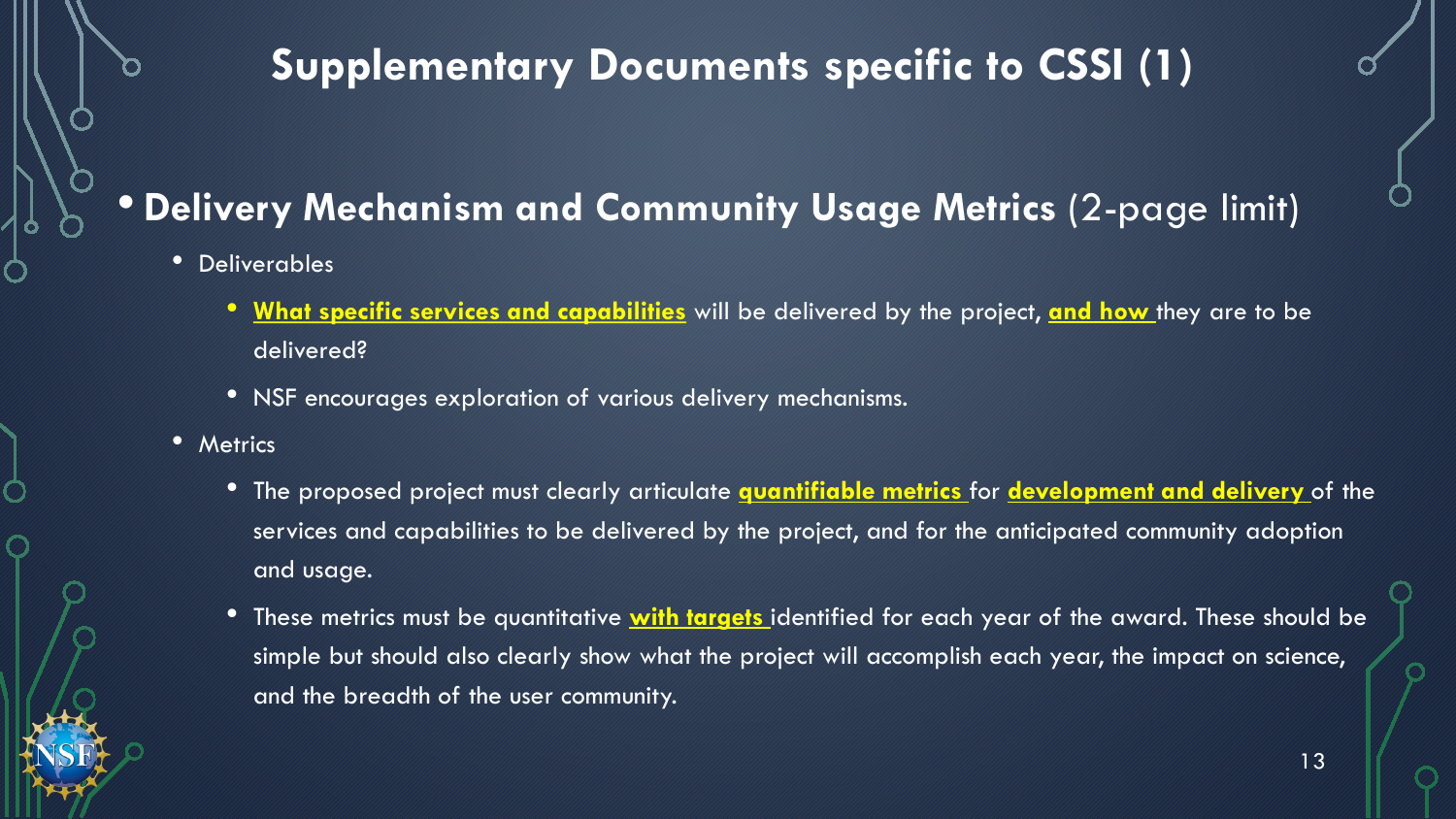# **Supplementary Documents specific to CSSI (2)**

- **Management and Coordination Plan** (for Framework Implementation proposals only as a 3-page limit) should include:
	- the **specific roles** of the PI, co-PIs, other senior personnel and paid consultants at all institutions involved
	- how the project will be **managed** across institutions and disciplines
	- identification of the specific **coordination mechanisms** that will enable crossinstitution and/or cross-discipline scientific integration
	- pointers to the budget line items that support these management and coordination mechanisms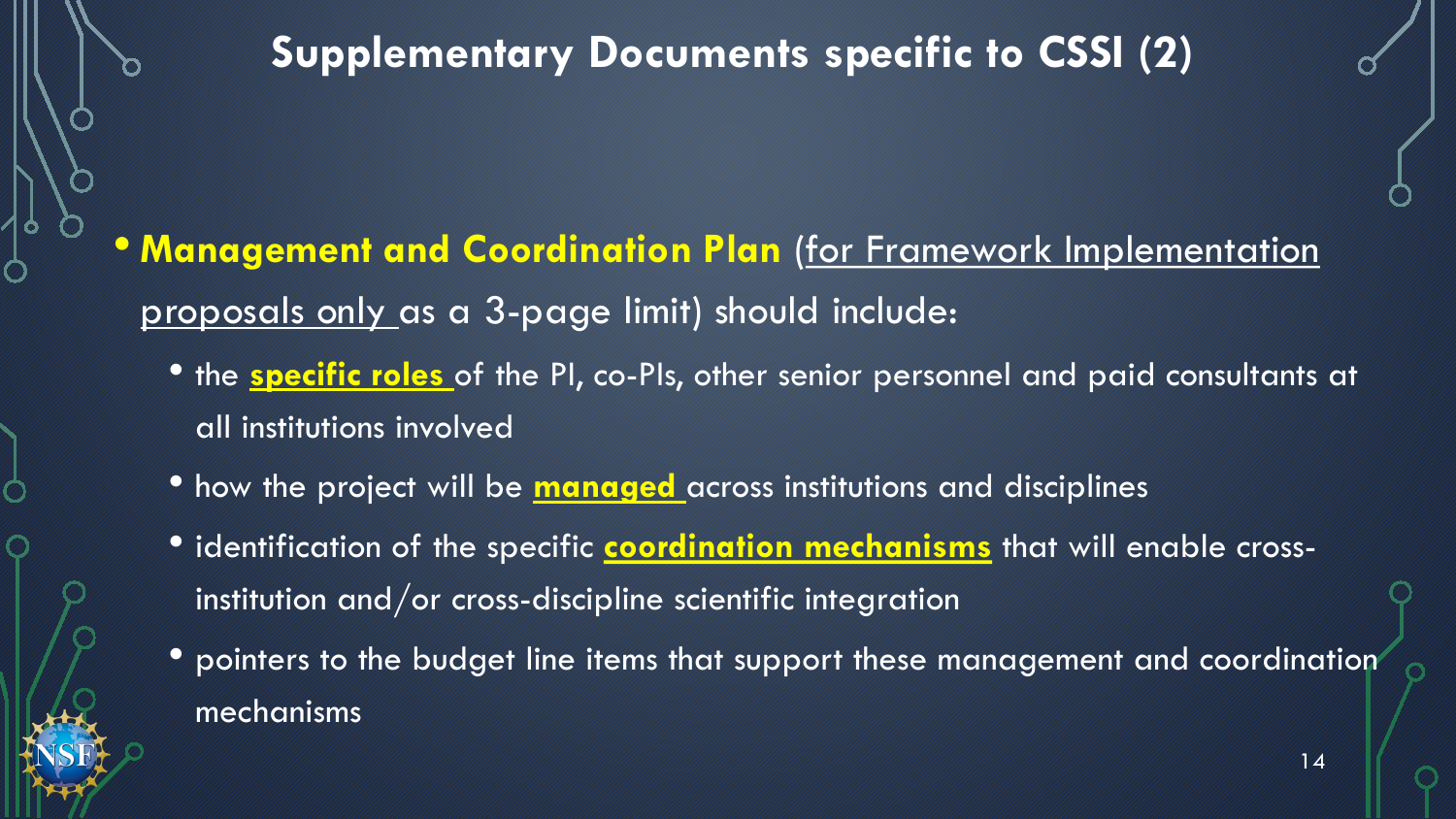**Supplementary Documents specific to CSSI (3)**

•**Cloud Computing Resources** (if requesting cloud resources through CloudBank only - not to exceed 2 pages)

- *1. The title of the proposal*
- *2. The institution name*
- *3. The anticipated total cost of computing resources, with yearly breakdown*
- *4. Which public cloud providers will be used*
- *5. A technical description and justification of the request, along with how the cost was estimated.*

The NSF Budget should not include any such costs for accessing public cloud computing resources via CloudBank.org. The total cost of the project, including this cloud computing resource request from CloudBank.org, may not exceed the budget limits for project class of the proposal, as described in this solicitation.  $\frac{15}{15}$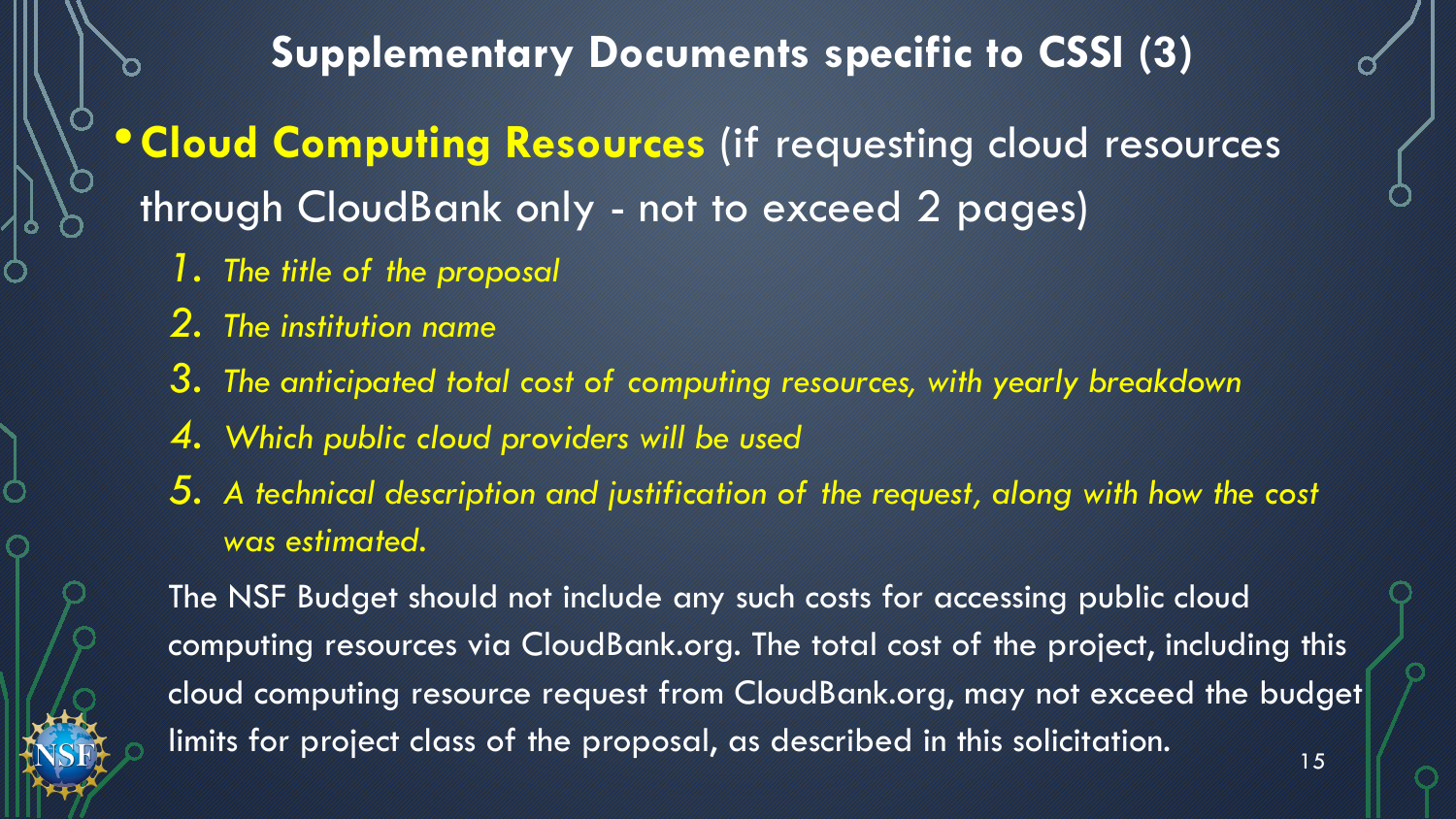# Cloud Computing Resources

**The NSF Budget should not include any such costs for accessing public cloud computing resources via CloudBank.org. The total cost of the project, including this cloud computing resource request from CloudBank.org, may not exceed the budget limit described in this solicitation.**

For example, consider a proposal submitted to the Elements class, which has a total proposal budget limit of \$600,000. If a PI wishes to request \$20,000 in cloud computing resources through CloudBank, then his/her proposal should request, as part of the proposal budget, no more than \$580,000. The remaining \$20,000 for cloud computing resources should be specified in the Supplementary Document. If a proposal is a collaborative project with two PIs from two different organizations, then each PI may request cloud computing resources separately through independent Supplementary Documents as long as the total budget (on the budget pages plus in the Supplementary Documents) does not exceed \$600,000.

Proposers should carefully **read** the solicitation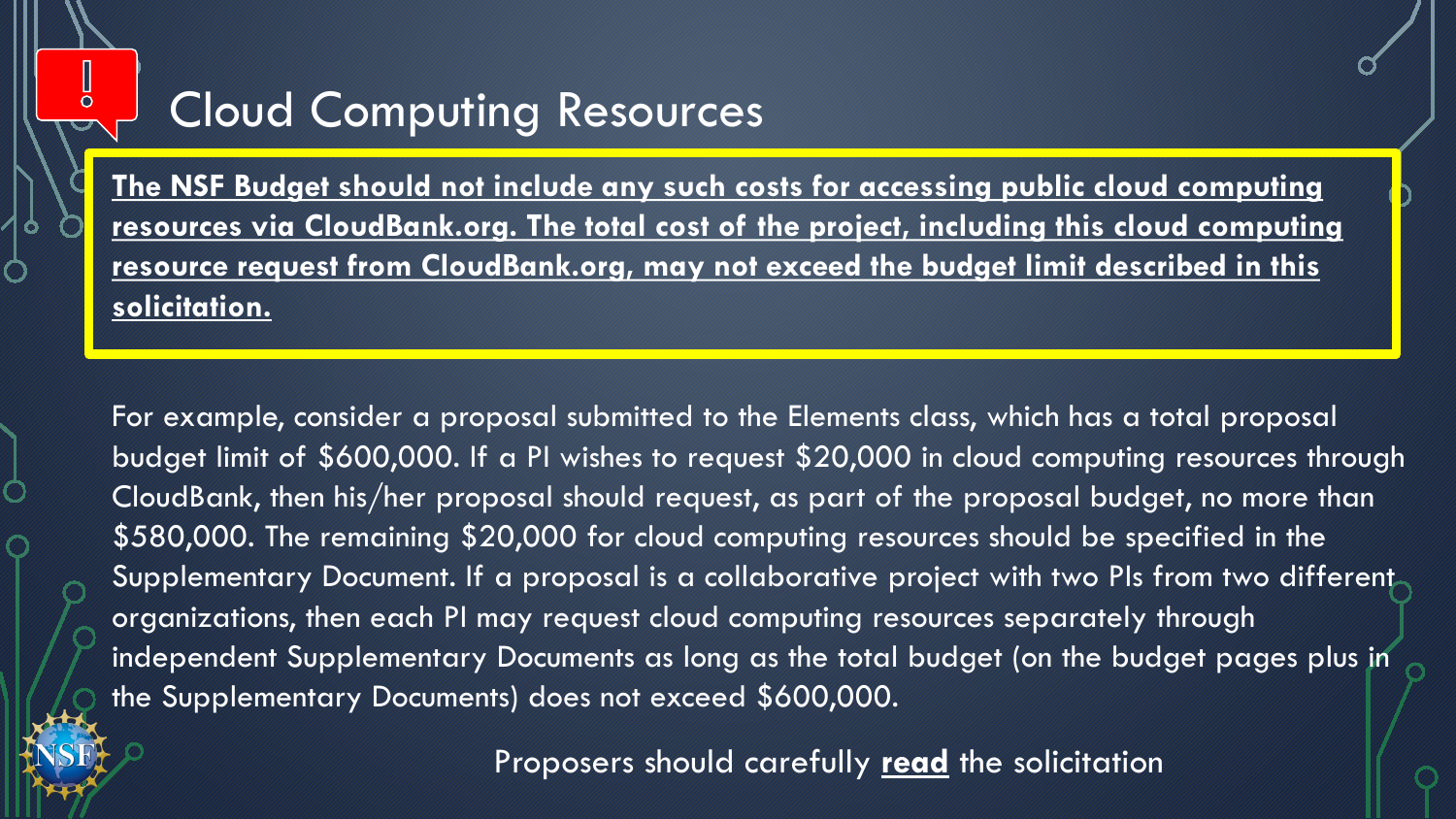# **Supplementary Documents specific to CSSI (4)**

**Letters of Collaboration**, if any (see details in solicitation)

### **Project Personnel and Partner Institutions**

- Provide current, accurate information for **all personnel and institutions** involved in the project
- The list must include all PIs, Co-PIs, Senior Personnel, Consultants, Collaborators, Sub-awardees, Postdocs, advisory committee members, and writers of letters of collaboration
- NSF staff will use this information in the merit review process to manage conflicts of interest
- See details in the solicitation

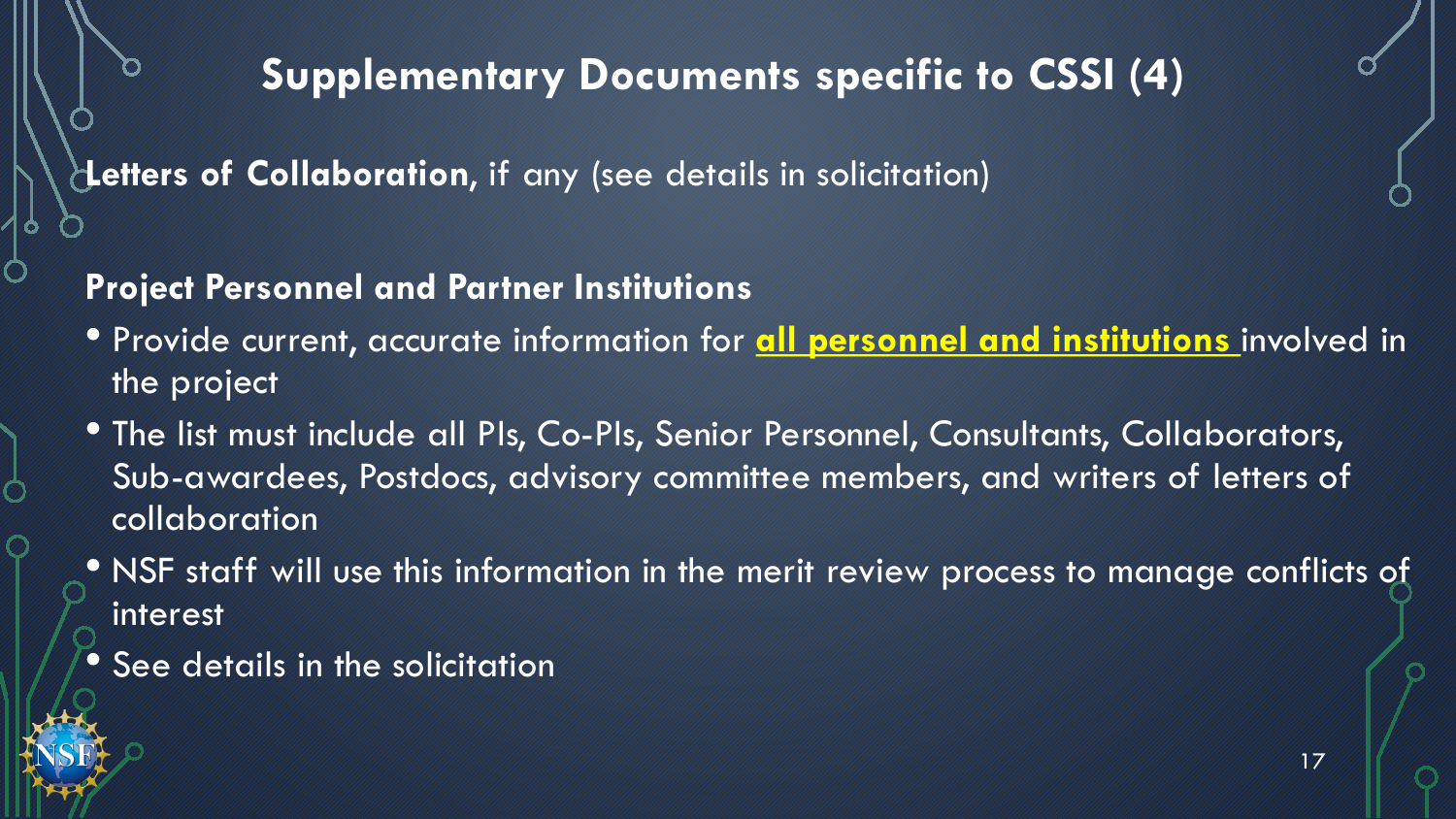## **NSF Review Criteria**

Reviewers and review panel will address:

- **Intellectual Merit,**
- Broader Impacts, and

Standard NSF Review Criteria

• CSSI Specific Review Criteria

CSSI-Specific Review Criteria

in their reviews, panel discussions, and panel summaries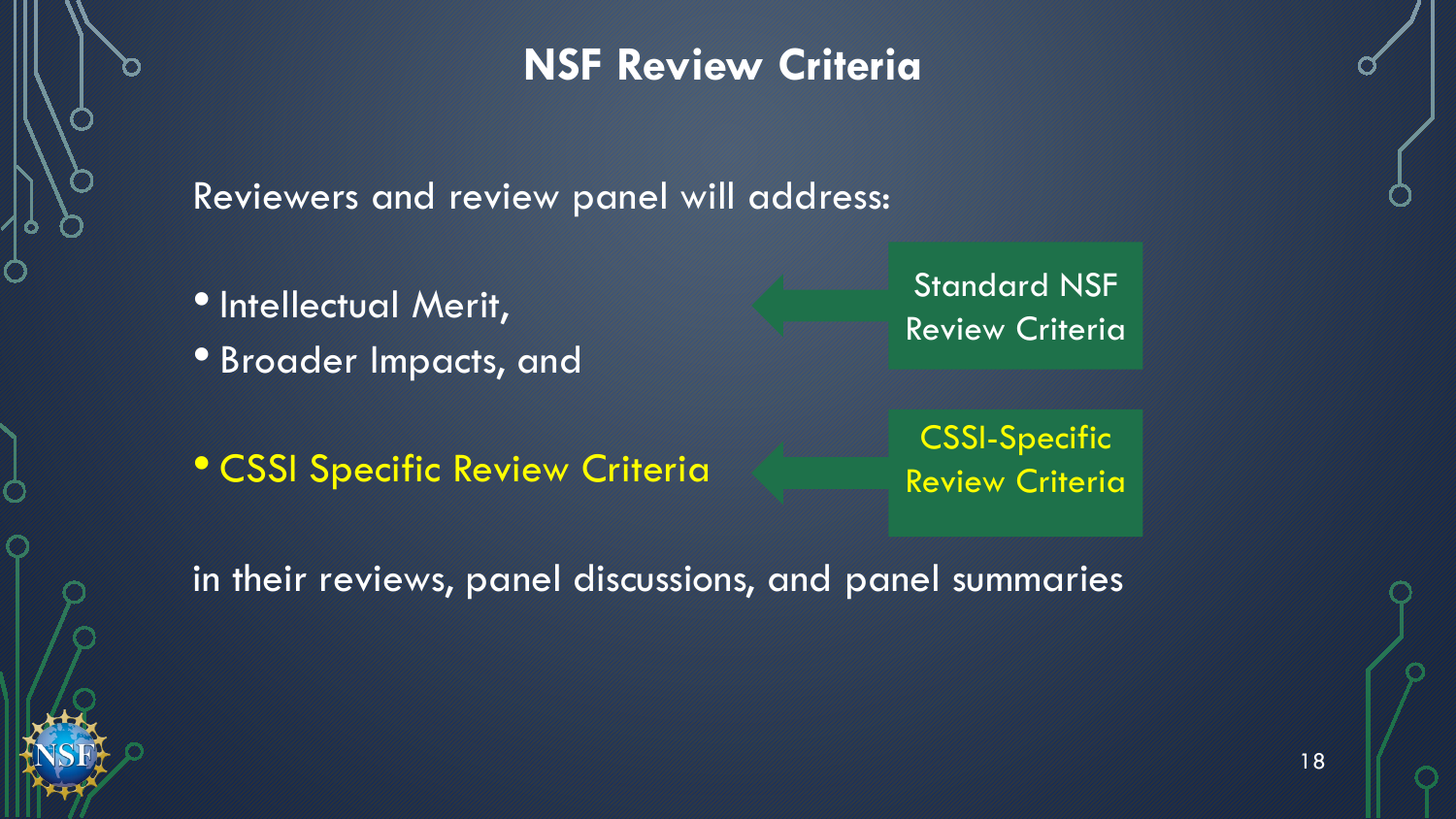# **DCSSI Specific Criteria**



Project Motivation and Impact

roject Motivation and Impact

▓

• Science-driven • Innovation

Plans Cyberinfrastructure Plans Cyberinfrastructure



- Project plans, and system and
	- process architecture
- Building on existing, recognized
	- capabilities
- Close collaborations among stakeholders



Measurable Outcomes

Measurable Outcomes

- Deliverables
- Sustained and sustainable impacts
- Metrics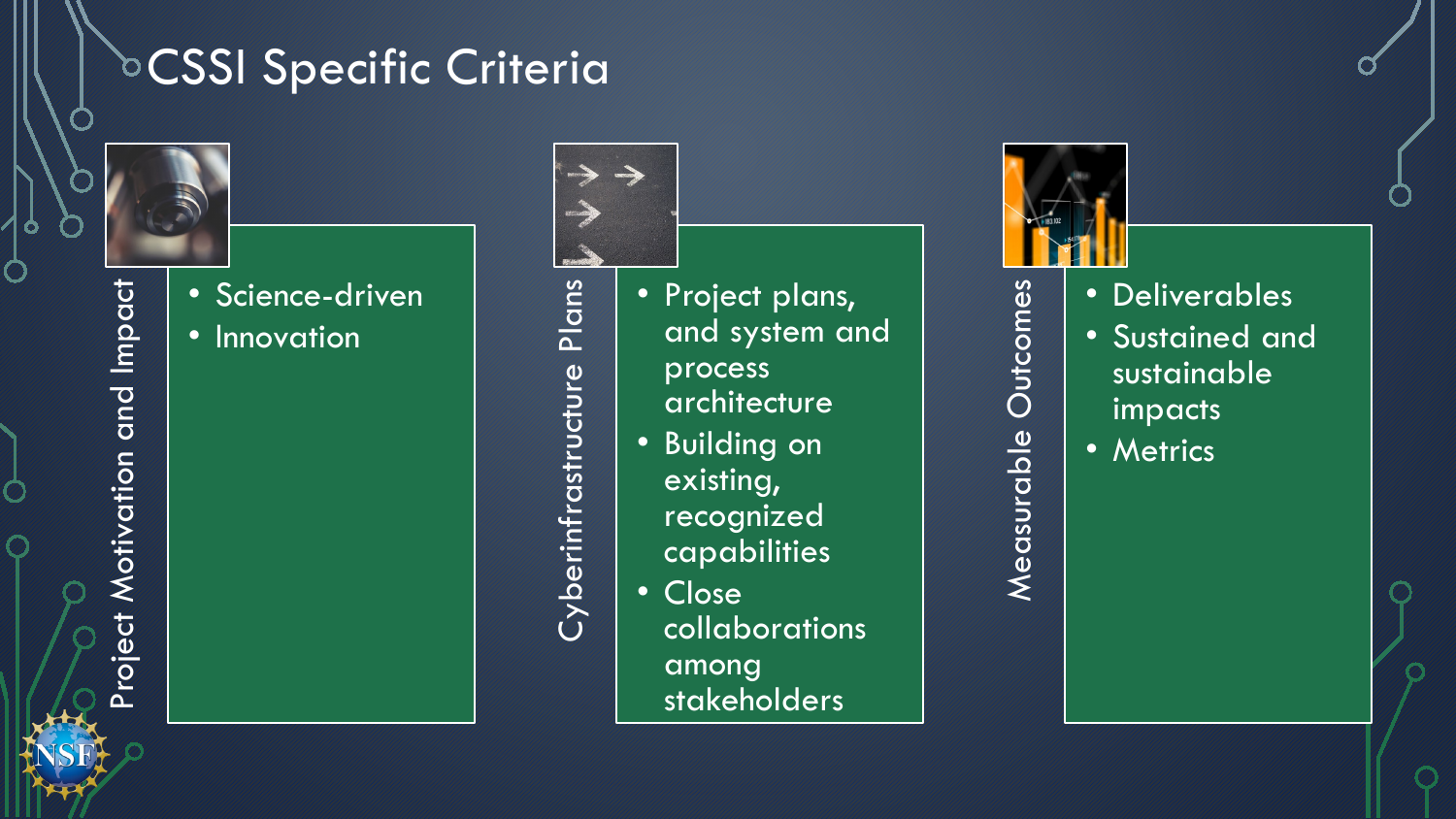# **CSSI Specific Criteria**

#### o *Science Driven*

Do the project outcomes fill well-recognized science and engineering needs of the research community, and advance research capability within a significant area or areas of science and engineering? What are the broader impacts of the project, such as benefits to science and engineering communities beyond initial targets, underrepresented communities, and education and workforce development? What well-recognized science outcomes will be accomplished by the research community through the leveraging of the new CI?

#### o *Innovation*

How does the project achieve innovation in CI development and use as well as enable research innovation? What innovative and transformational capabilities will the project bring to its target communities? Does the project integrate innovation and discovery into the project activities?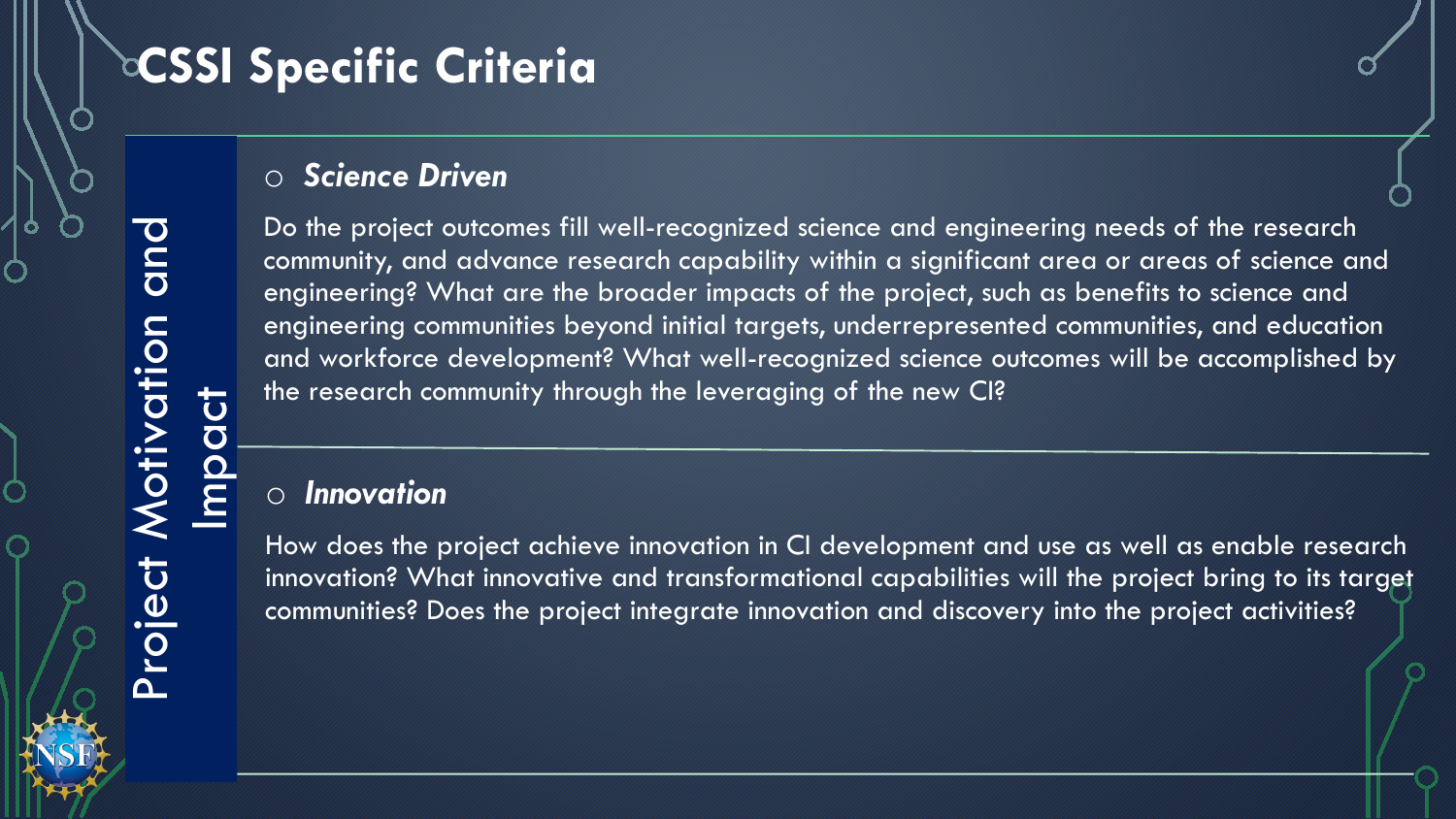# **CSSI Specific Criteria**

#### o *Project plans, and system and process architecture*

What is the proposed architecture, and what engineering process will be used for its design, development, documentation, testing, validation, and release? How will security, trustworthiness, provenance, reproducibility, and usability be addressed by the project and integrated into the proposed system and the engineering process? How will the CI be adaptable to new technologies and changing requirements?

#### o *Building on existing, recognized capabilities*

How will the project activities build on and leverage existing NSF and national cyberinfrastructure investments, as appropriate?

#### o *Close Collaboration among stakeholders*

How will the project activities engage CI experts, specialists, scientists and engineers working in concert with the relevant domain scientists and engineers who are users of CI? How will the project (including collaboration) be managed? What are the community engagement mechanisms?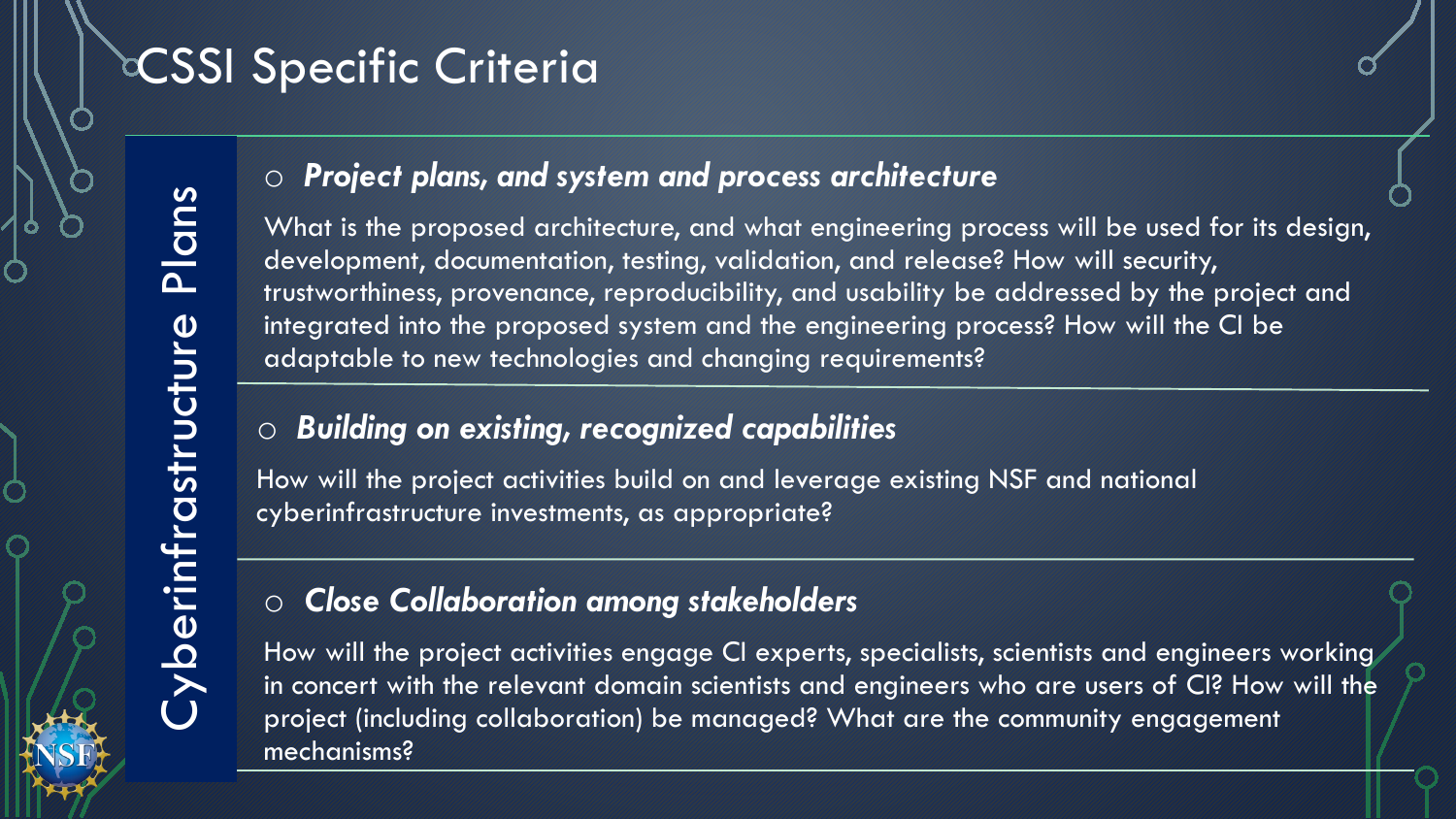# **CSSI Specific Criteria**

#### o *Deliverables*

Does the proposed project clearly articulate the services and capabilities to be delivered, and how they are to be delivered?

#### o *Metrics*

Does the proposed project clearly articulate quantifiable metrics for development and delivery of the services and capabilities to be delivered by the project, and for the anticipated community adoption and usage? Are quantitative metrics with targets identified for each year of the award?

#### o *Sustained and Sustainable Impacts*

How will the project's outcomes and its activities have long-term impacts, and how will these be sustained beyond the lifetime of the award, as appropriate? Are the sustainability approaches following well-established models?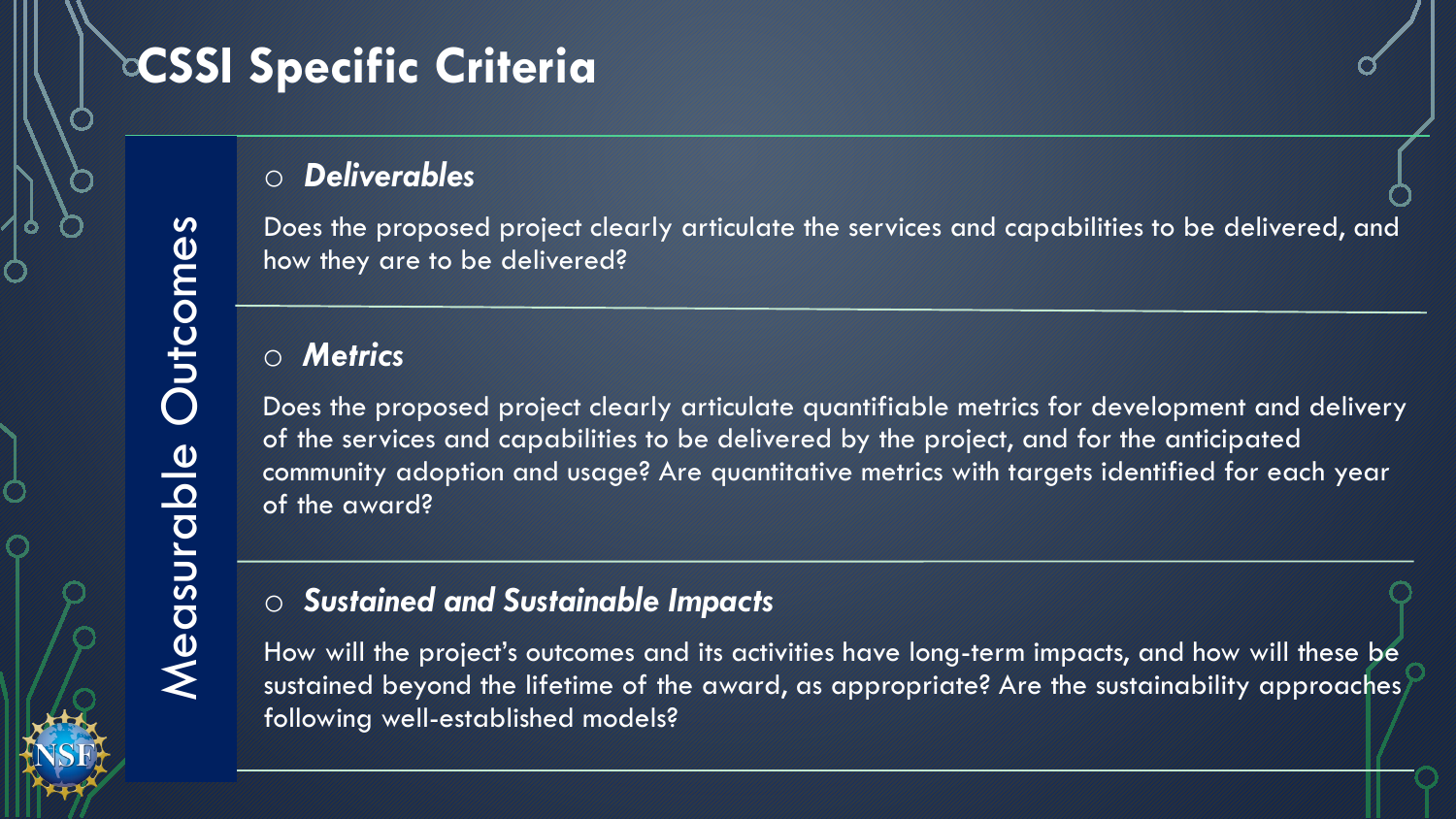

### **Schedule**

• Upcoming Deadline for NSF 20-592

# *October 28*, 2020.

### • **Schedule:**

Proposals Due: Corober 28, 2020 Review: Early 2021

Announcement of Awards: Spring 2021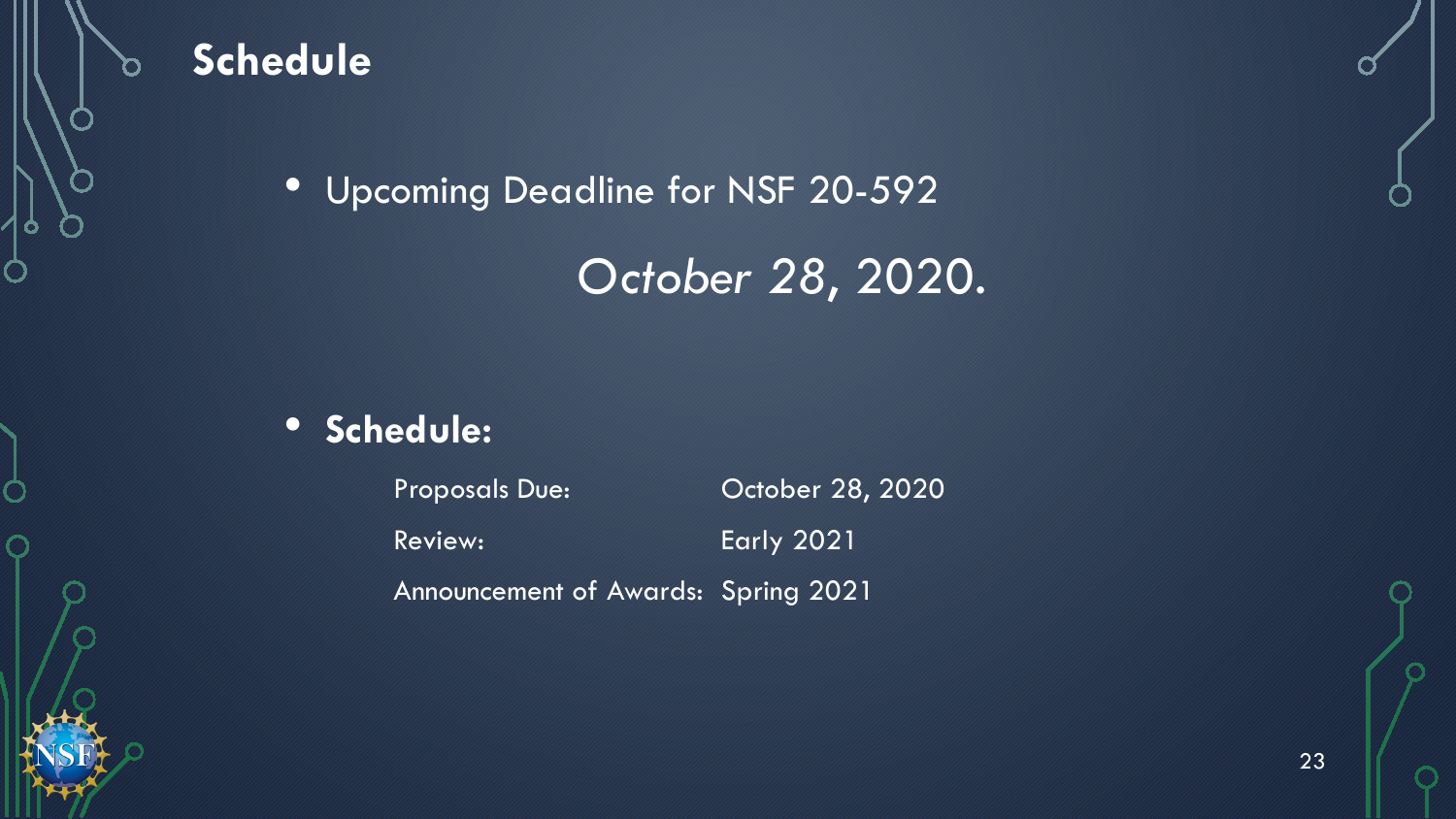# **Thank you!**

#### Questions?

During Webinar: Via Zoom Q&A

After Webinar: [CSSIQueries@nsf.gov](mailto:CSSIQueries@nsf.gov)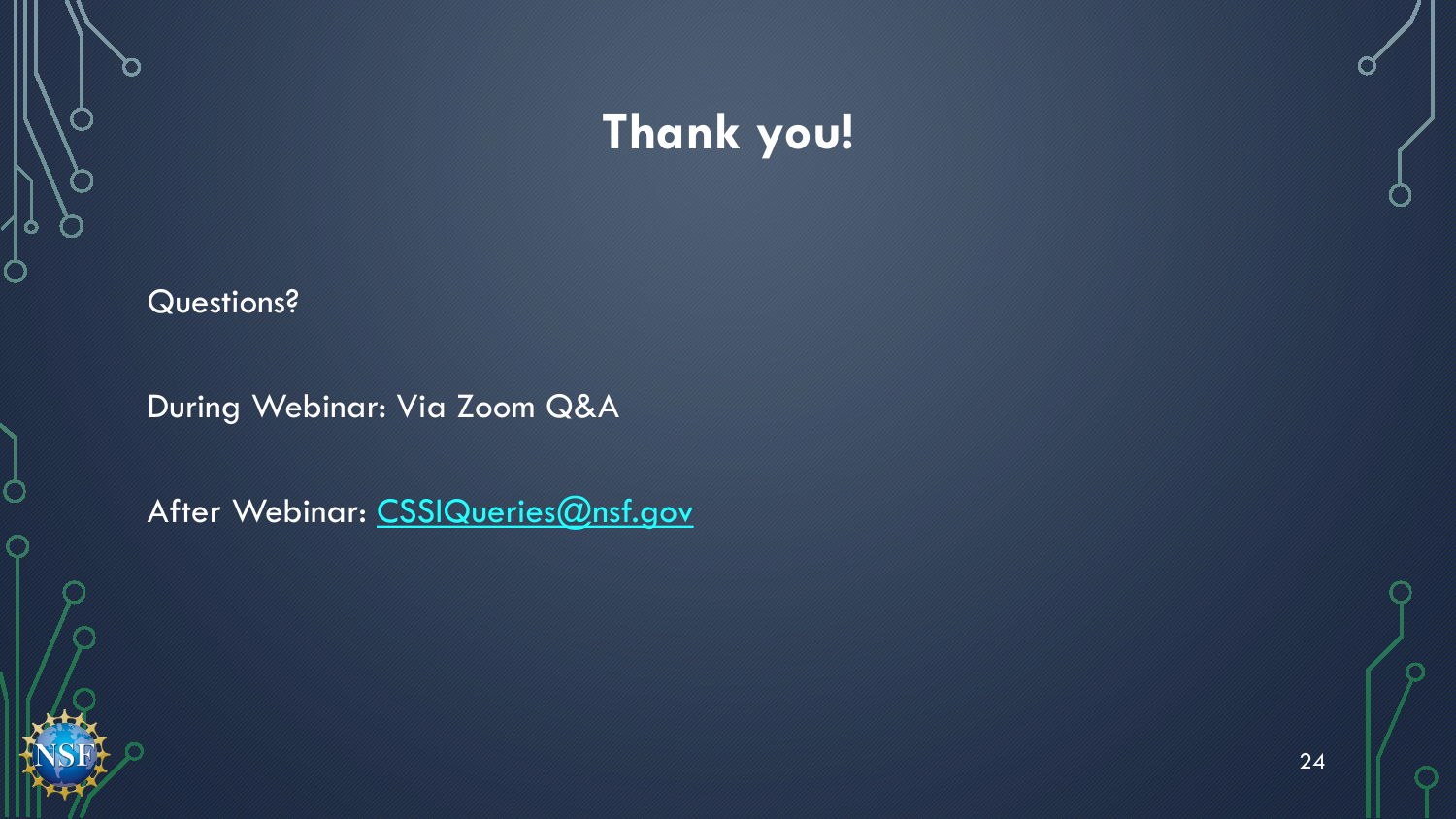## **Frequently Asked Questions (1)**

*Q: If I am the PI, co-PI or Senior Personnel on a proposal to CSSI (NSF 20-592):*

- *Can I be the PI on any other proposal to CSSI* NO
- *Can I be a co-PI on any other proposal to CSSI* NO
- *Can I be Senior Personnel on any other proposal to CSSI* NO

*An individual may participate as PI, co-PI, or other Senior Personnel on at most one proposal across the Elements and Framework Implementations for this solicitation.*

*In the event that any individual exceeds this limit, any proposal submitted to this solicitation with this individual listed as PI, co-PI, or Senior Personnel after the first proposal is received at NSF will be returned without review.*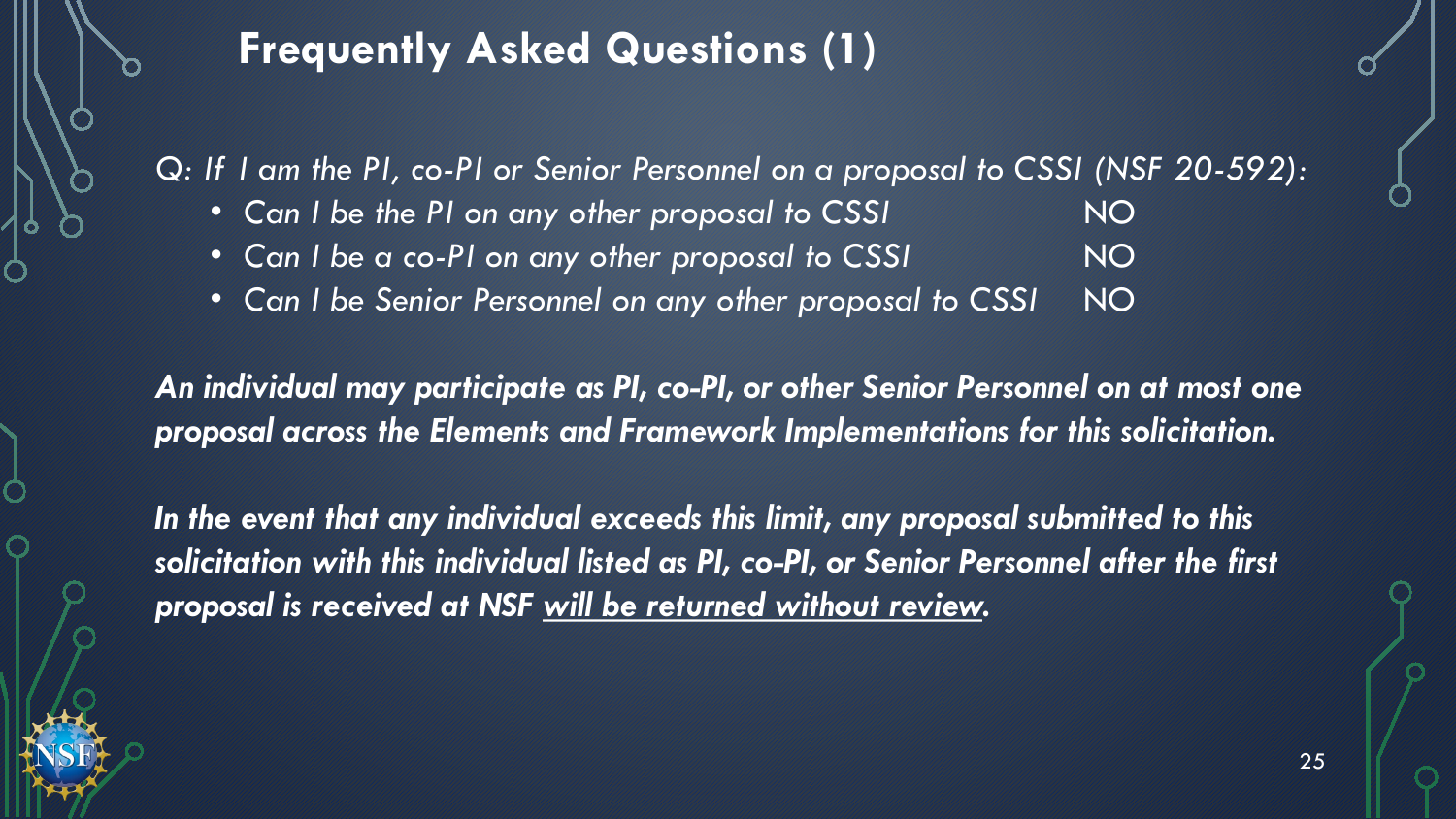

# **Frequently Asked Questions (2)**

*Q: What types of organizations organizations are allowed to submit proposals?*

- *Universities and Colleges*  Universities and two- and four-year colleges (including community colleges) accredited in, and having a campus located in, the US acting on behalf of their faculty members. Such organizations also are referred to as academic institutions.
- *Non-profit, non-academic organizations*: Independent museums, observatories, research labs, professional societies and similar organizations in the U.S. associated with educational or research activities.
- *NSF-sponsored federally funded research and development centers (FFRDCs)*, provided that they are not including costs for which federal funds have already been awarded or are expected to be awarded.

*Q: How can other organizations (e.g., industry, international partners) participate?*

Organizations eligible to serve as subawardees are all organizations eligible under the guidelines of the NSF *Proposal & Award Policies & Procedures Guide (PAPPG)*.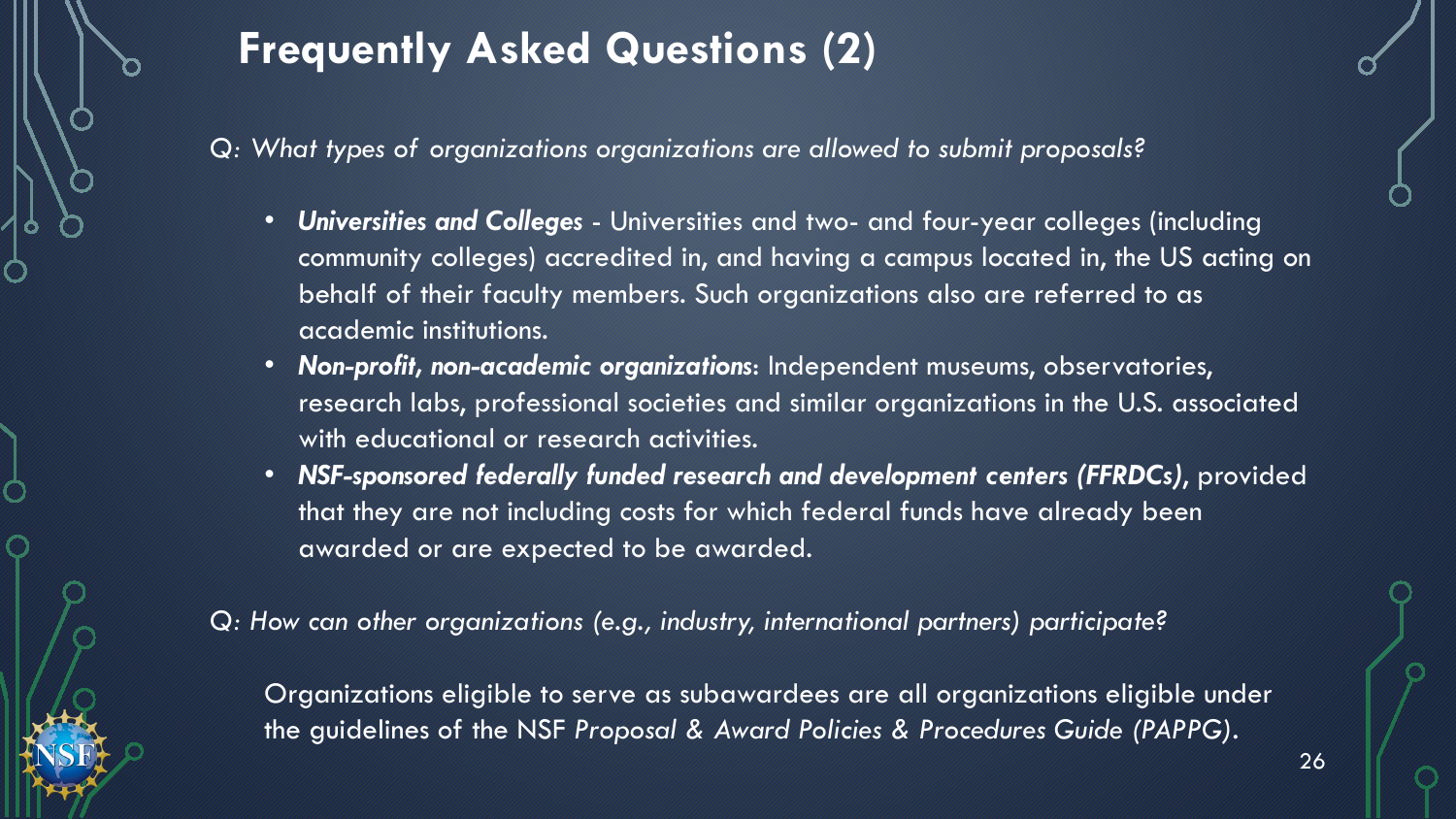

# **Frequently Asked Questions (3)**

*Q: How can a proposal integrate industry collaboration into the project?*

- Industry participants may be included as a subaward within the proposal.
- Industry investigators may serve as co-PIs or senior personnel on a proposal. (See PAPPG, Part I, E.3).
- Industry participants may be (unfunded) collaborators.
- Industry participation should be integrated through the management plan.

#### *Q: Can a foreign organization submit a proposal?*

NSF rarely provides support to foreign organizations. NSF will consider proposals for cooperative projects involving US and foreign organizations, provided support is requested only for the US portion of the collaborative effort.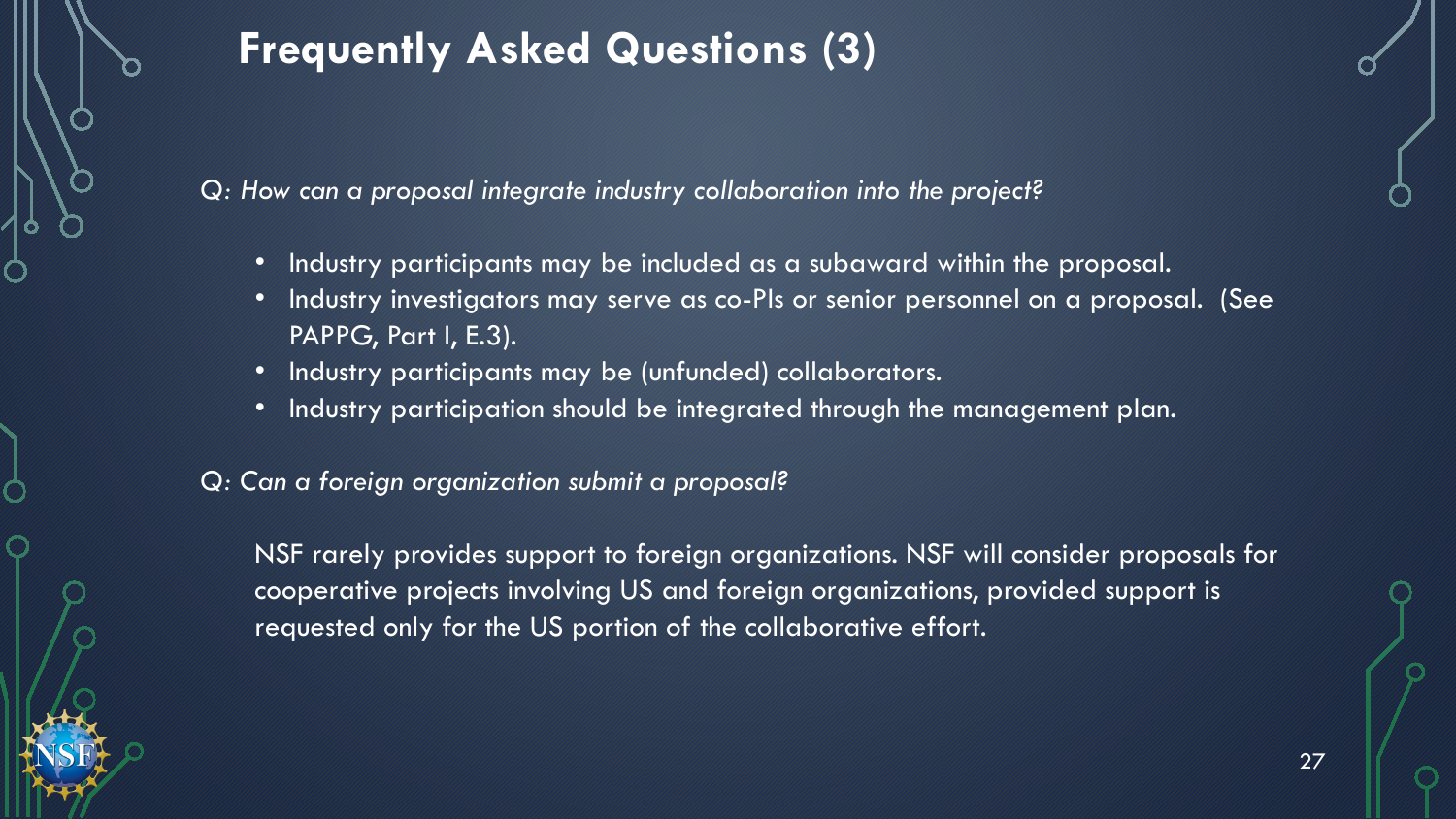# **Frequently Asked Questions (4)**

Q: We are asked for several additional documents: Two of them are "Project Personnel and Partner *Institutions", and "Collaborators and Other Affiliations". How are these documents different, and why does NSF need both of these documents?*

- In the "**Project Personnel and Partner Institutions**" you must provide information for **all** personnel and organizations involved in the proposed project. The list must include all PIs, co-PIs, Senior Personnel, paid/unpaid Consultants or Collaborators, Subawardees, Postdocs, project-level advisory committee members, and writers of letters of support. The listing is collected by the project lead and entered as a Supplementary Document, which is then automatically included with all proposals in a project. NSF staff and the reviewers use this information in the merit review process to manage conflicts of interest.
- For the "**Collaborators and Other Affiliations**" a completed spreadsheet is entered for each PI, co-PI, or senior personnel within each proposal and, as Single Copy Documents, are available only to NSF staff. Proposers should follow the guidance specified in Chapter II.C.1.e of the NSF PAPPG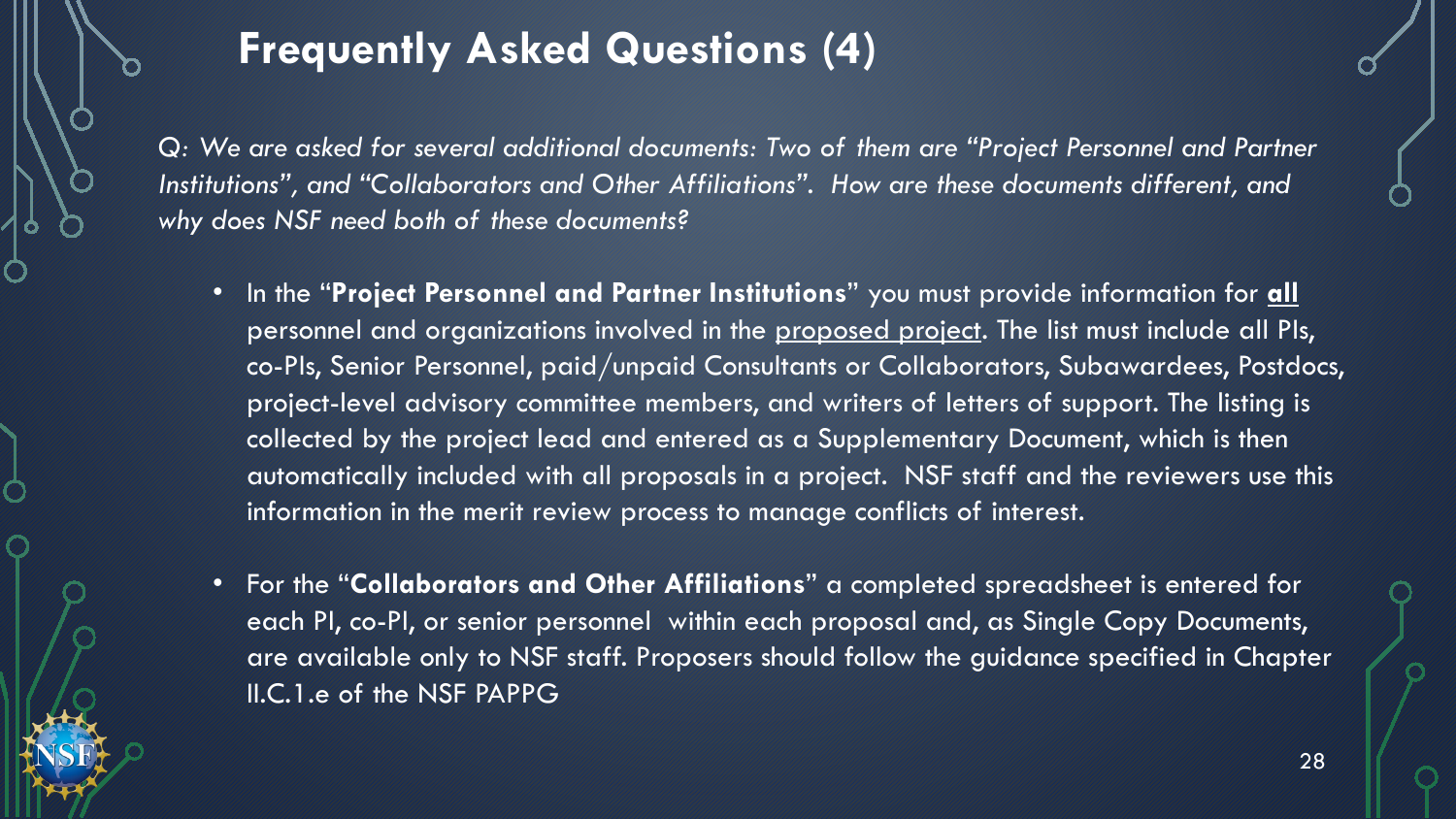# **Frequently Asked Questions (5)**

*Q: The program solicitation lists "Deliverables" and "Milestones" in section V. A. under both the 15 page Project Description and under the supplementary document labeled "Delivery Mechanism and Community Usage Metrics". How do we address this?*

- The Project description should explicitly address "Deliverables" and "Metrics"
- In addition, the "Delivery Mechanism and Community Usage Metrics" supplemental document is required.
- The two components need not be the same but are required. You can choose to address them with different amount of detail in each of those documents (with a duplication being one option).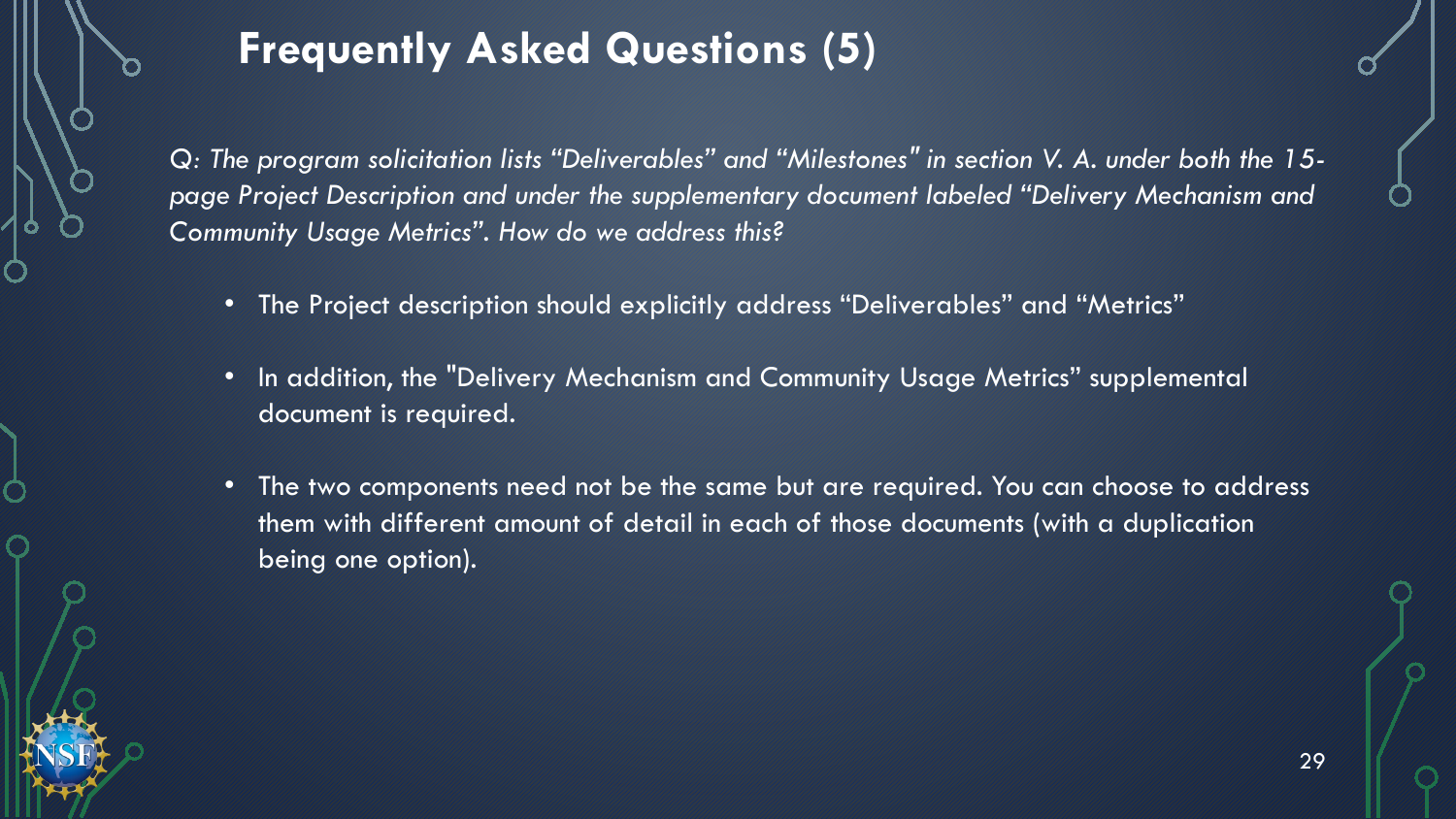# **Frequently Asked Questions (6)**

*Q: How does the CSSI program differ from Computational and Data-Enabled Science and Engineering (CDS&E) and OAC core research programs?*

- CDS&E and OAC core research programs emphasize research in, rather than the development of, cyberinfrastructure systems.
- CSSI focuses upon development of data and software systems that support research.